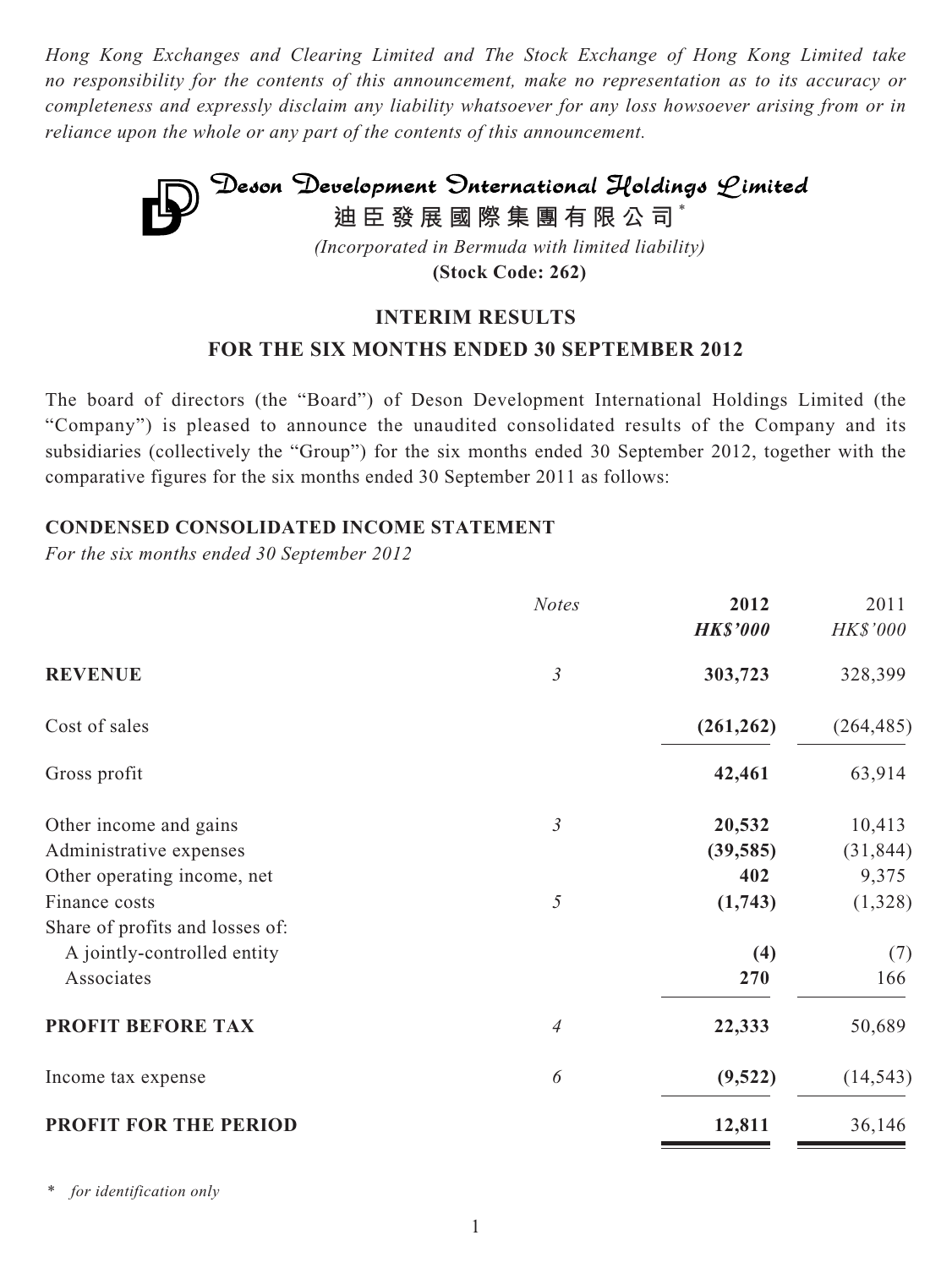# **CONDENSED CONSOLIDATED INCOME STATEMENT (continued)**

*For the six months ended 30 September 2012*

|                                                                                                      | <b>Notes</b> | 2012            | 2011       |
|------------------------------------------------------------------------------------------------------|--------------|-----------------|------------|
|                                                                                                      |              | <b>HK\$'000</b> | HK\$'000   |
| Attributable to:                                                                                     |              |                 |            |
| Owners of the Company                                                                                |              | 12,834          | 36,006     |
| Non-controlling interests                                                                            |              | (23)            | 140        |
|                                                                                                      |              | 12,811          | 36,146     |
| <b>EARNINGS PER SHARE ATTRIBUTABLE TO</b><br><b>ORDINARY EQUITY HOLDERS OF</b><br><b>THE COMPANY</b> | 8            |                 |            |
| <b>Basic</b><br>- For profit for the period                                                          |              | $2.25$ cents    | 6.39 cents |
| Diluted<br>- For profit for the period                                                               |              | 2.25 cents      | 6.39 cents |

Details of the interim dividend proposed for the six months ended 30 September 2012 are disclosed in note 7 to the financial statements.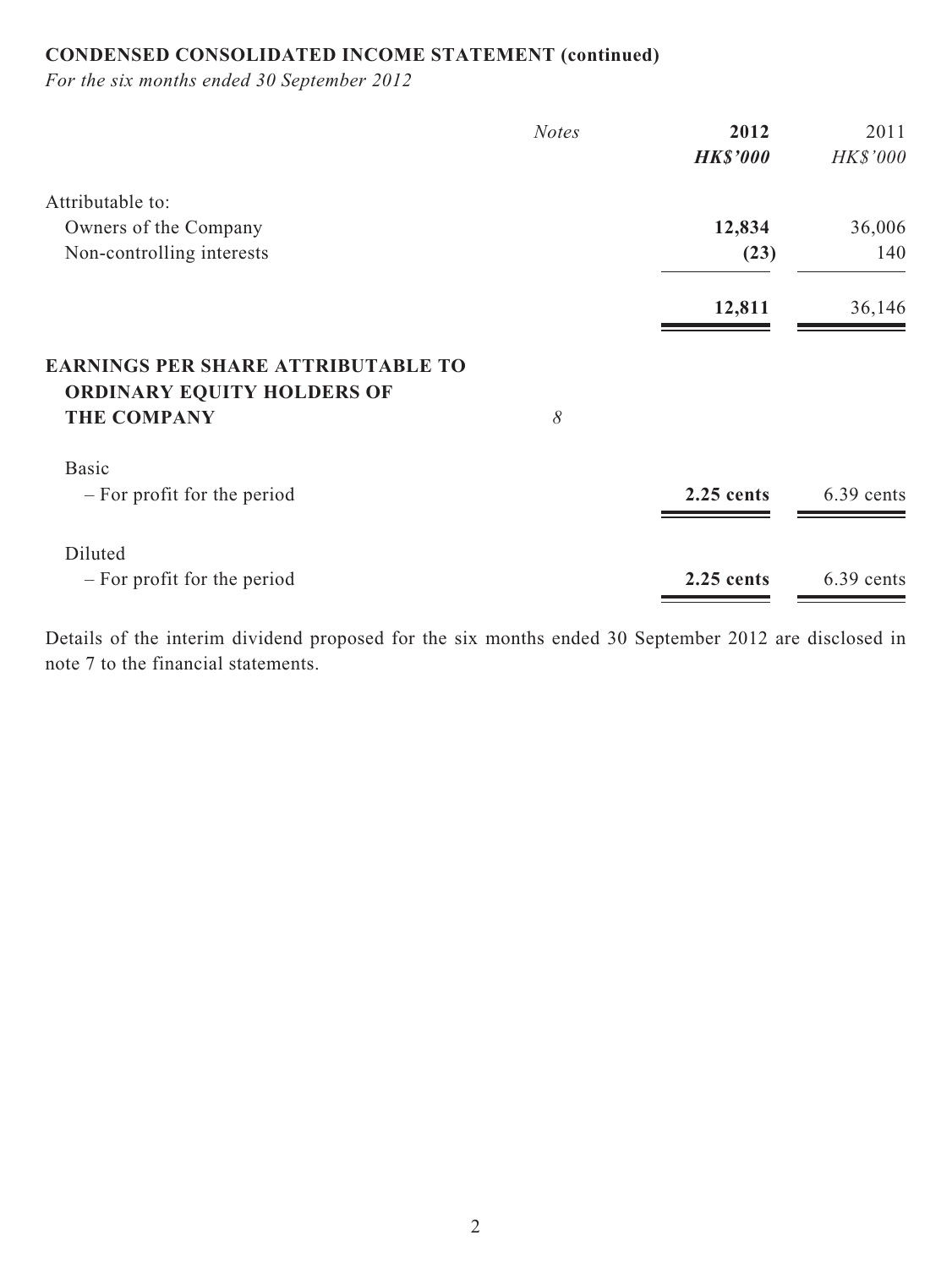# **CONDENSED CONSOLIDATED STATEMENT OF COMPREHENSIVE INCOME**

*For the six months ended 30 September 2012*

|                                                                 | 2012            | 2011            |
|-----------------------------------------------------------------|-----------------|-----------------|
|                                                                 | <b>HK\$'000</b> | <b>HK\$'000</b> |
| <b>PROFIT FOR THE PERIOD</b>                                    | 12,811          | 36,146          |
| <b>OTHER COMPREHENSIVE INCOME</b>                               |                 |                 |
| Share of other comprehensive income of associates               | 177             | (246)           |
| Exchange differences on translating foreign operations          | 327             | 7,625           |
| OTHER COMPREHENSIVE INCOME FOR THE PERIOD,<br><b>NET OF TAX</b> | 504             | 7,379           |
| <b>TOTAL COMPREHENSIVE INCOME FOR THE PERIOD</b>                | 13,315          | 43,525          |
| Attributable to:                                                |                 |                 |
| Owners of the Company                                           | 13,339          | 43,250          |
| Non-controlling interests                                       | (24)            | 275             |
|                                                                 | 13,315          | 43,525          |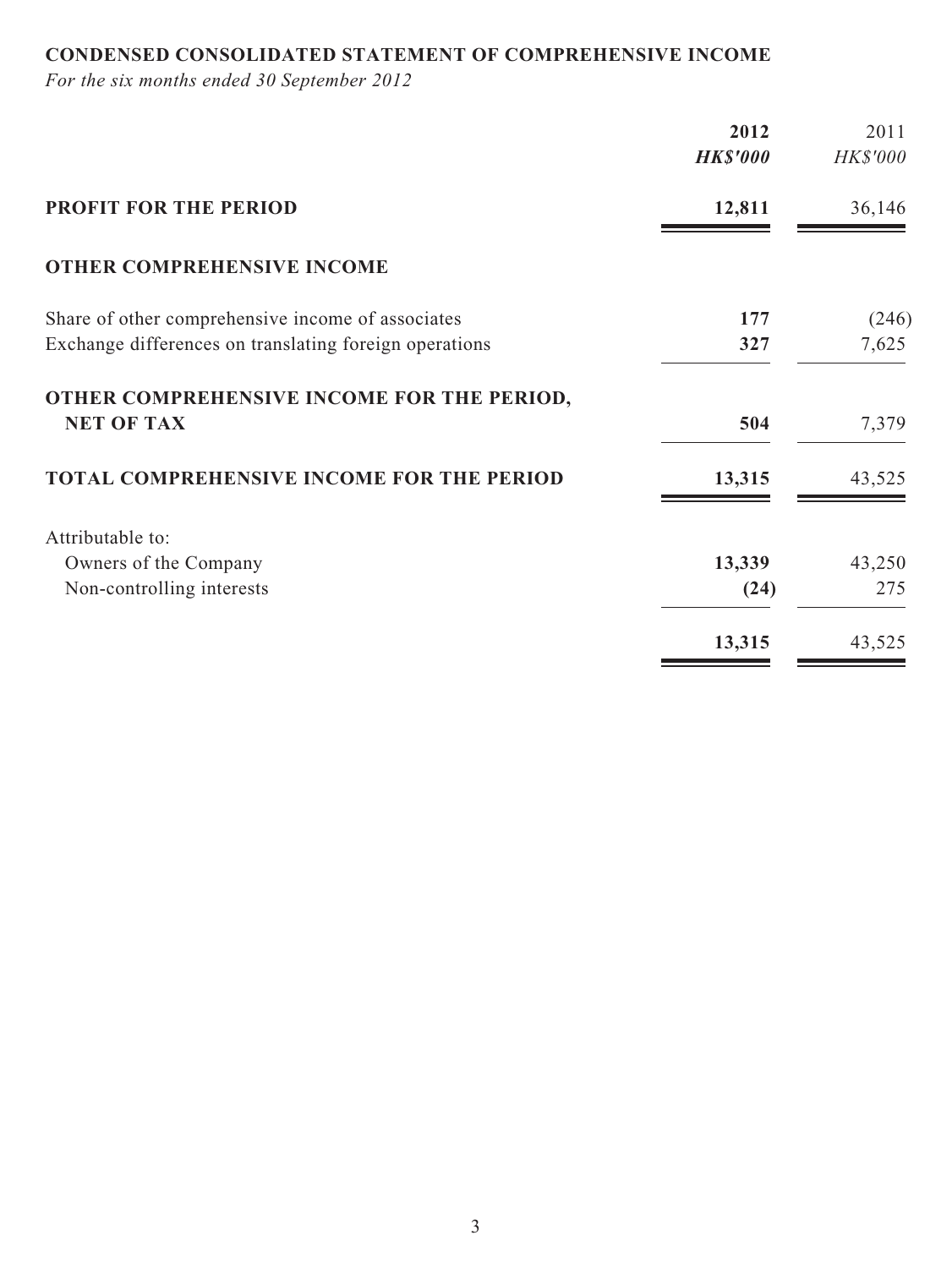# **CONDENSED CONSOLIDATED STATEMENT OF FINANCIAL POSITION**

*30 September 2012*

|                                             |              | <b>30 September</b> | 31 March  |
|---------------------------------------------|--------------|---------------------|-----------|
|                                             | <b>Notes</b> | 2012                | 2012      |
|                                             |              | <b>HK\$'000</b>     | HK\$'000  |
| NON-CURRENT ASSETS                          |              |                     |           |
| Property, plant and equipment               |              | 124,333             | 126,757   |
| Investment properties                       | 9            | 225,060             | 225,060   |
| Investment in a jointly-controlled entity   |              | (4)                 |           |
| Investments in associates                   |              | 5,375               | 5,328     |
| Available-for-sale investments              |              | 21,675              | 21,675    |
| Total non-current assets                    |              | 376,439             | 378,820   |
| <b>CURRENT ASSETS</b>                       |              |                     |           |
| Amounts due from associates                 |              | 4,684               | 4,636     |
| Amounts due from an investee                |              | 115                 | 115       |
| Amounts due from a related company          |              | 568                 | 70        |
| Properties held for sale under development  |              |                     |           |
| and properties held for sale                | 10           | 949,444             | 871,158   |
| Gross amount due from contract customers    |              | 13,686              | 5,638     |
| Inventories                                 |              | 7,530               | 4,239     |
| Accounts receivable                         | 11           | 47,613              | 37,596    |
| Prepayments, deposits and other receivables |              | 32,587              | 41,834    |
| Cash and cash equivalents                   |              | 62,562              | 33,549    |
| Pledged deposits                            |              | 89,733              | 93,418    |
| Total current assets                        |              | 1,208,522           | 1,092,253 |
| <b>CURRENT LIABILITIES</b>                  |              |                     |           |
| Gross amount due to contract customers      |              | 52,862              | 29,577    |
| Accounts payable                            | 12           | 23,654              | 21,104    |
| Other payables and accruals                 |              | 186,812             | 186,663   |
| Amounts due to associates                   |              | 5,924               | 5,924     |
| Amounts due to non-controlling shareholders |              | 3,540               | 3,540     |
| Tax payable                                 |              | 84,877              | 79,570    |
| Interest-bearing bank borrowings            |              | 282,856             | 323,840   |
| Total current liabilities                   |              | 640,525             | 650,218   |
| NET CURRENT ASSETS                          |              | 567,997             | 442,035   |
| TOTAL ASSETS LESS CURRENT LIABILITIES       |              | 944,436             | 820,855   |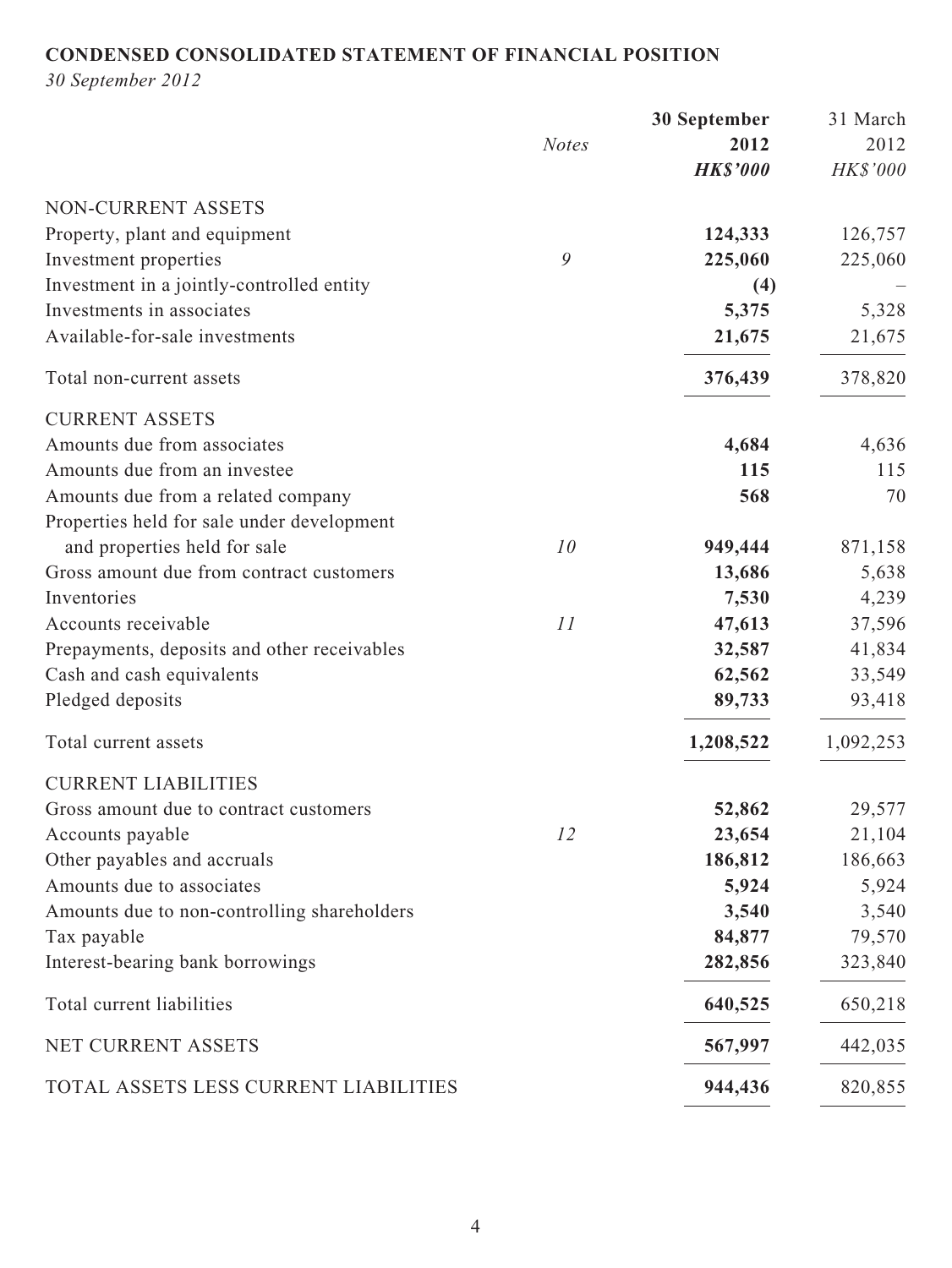# **CONDENSED CONSOLIDATED STATEMENT OF FINANCIAL POSITION (continued)**

*30 September 2012*

|                                              |                | 30 September    | 31 March |
|----------------------------------------------|----------------|-----------------|----------|
|                                              | <b>Notes</b>   | 2012            | 2012     |
|                                              |                | <b>HK\$'000</b> | HK\$'000 |
| TOTAL ASSETS LESS CURRENT LIABILITIES        |                | 944,436         | 820,855  |
| NON-CURRENT LIABILITIES                      |                |                 |          |
| Interest-bearing bank borrowings             |                | 131,150         | 14,880   |
| Deferred tax liabilities                     |                | 36,680          | 35,877   |
| Total non-current liabilities                |                | 167,830         | 50,757   |
| Net assets                                   |                | 776,606         | 770,098  |
| <b>EQUITY</b>                                |                |                 |          |
| Equity attributable to owners of the Company |                |                 |          |
| Issued capital                               |                | 57,089          | 57,272   |
| Reserves                                     |                | 709,367         | 702,455  |
| Proposed dividends                           | $\overline{7}$ | 5,697           | 5,719    |
|                                              |                | 772,153         | 765,446  |
| Non-controlling interests                    |                | 4,453           | 4,652    |
| Total equity                                 |                | 776,606         | 770,098  |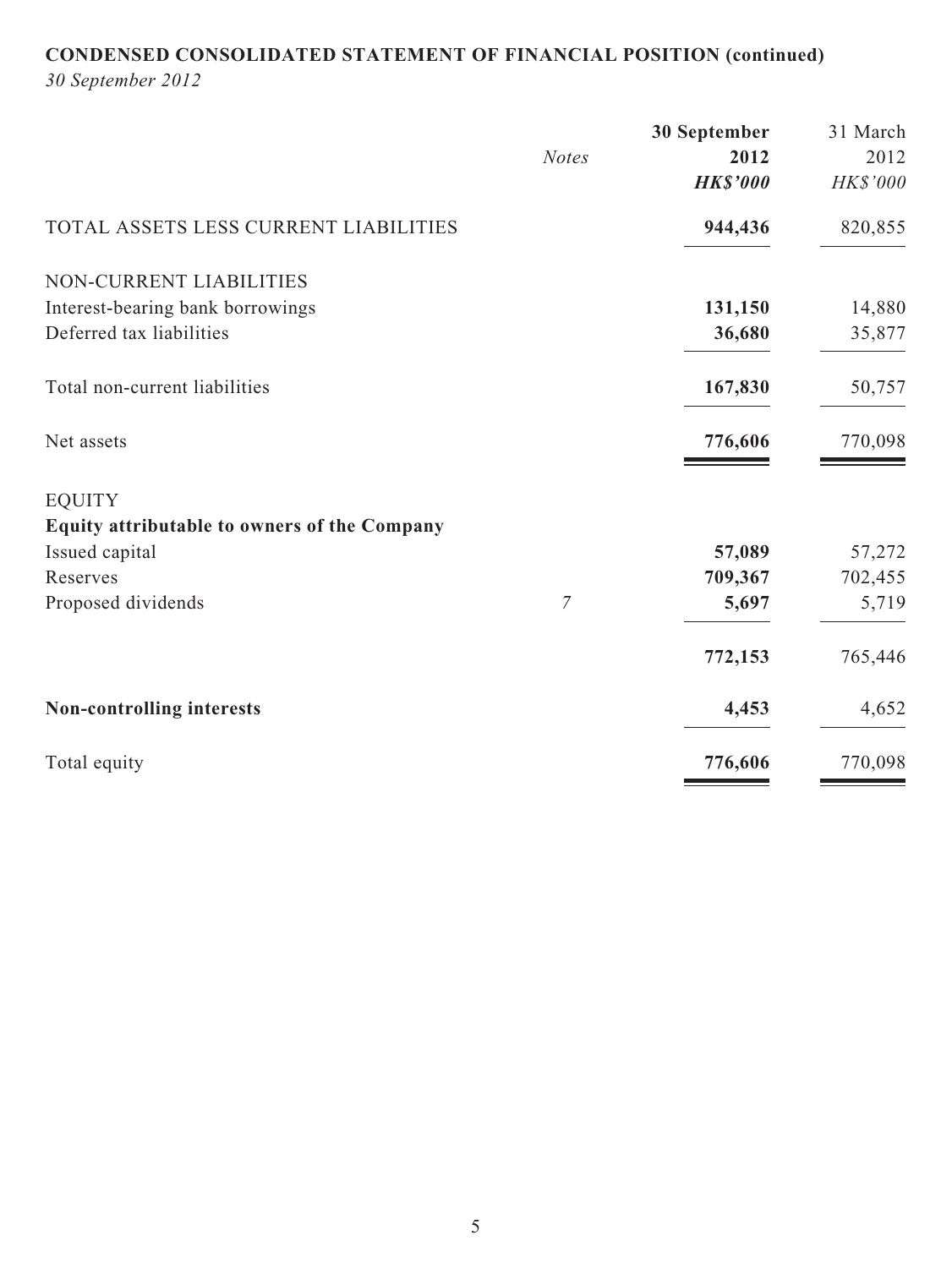#### **NOTES TO CONDENSED CONSOLIDATED FINANCIAL STATEMENTS**

#### **1 BASIS OF PREPARATION**

These unaudited condensed financial statements have been prepared in accordance with the applicable disclosure requirements of Appendix 16 of the Rules Governing the Listing of Securities (the "Listing Rules") of The Stock Exchange of Hong Kong Limited (the "Stock Exchange") and with Hong Kong Accounting Standard ("HKAS") 34 "Interim Financial Reporting" issued by the Hong Kong Institute of Certified Public Accountants. They have been prepared under the historical cost convention, except for leasehold land and buildings, investment properties and financial assets at fair value through profit or loss, which have been measured at fair value. These unaudited condensed financial statements should be read in conjunction with the annual accounts for the year ended 31 March 2012.

The accounting policies adopted are consistent with those followed in the preparation of the Group's annual audited financial statements for the year ended 31 March 2012, except for the adoption of certain new and revised Hong Kong Financial Reporting Standards ("HKFRS") (which also include HKASs and Interpretations) for the first time in the current period.

| <b>HKFRS 1 Amendments</b> | Amendments to HKFRS 1 First-time Adoption of Hong Kong      |
|---------------------------|-------------------------------------------------------------|
|                           | Financial Reporting Standards - Severe Hyperinflation and   |
|                           | Removal of Fixed Dates for First-time Adopters              |
| <b>HKFRS 7 Amendments</b> | Amendments to HKFRS 7 Financial Instruments: Disclosures –  |
|                           | <i>Transfers of Financial Assets</i>                        |
| <b>HKAS</b> 12 Amendments | Amendments to HKAS 12 Income Taxes - Deferred Tax: Recovery |
|                           | of Underlying Assets                                        |

The adoption of the new and revised HKFRSs has had no significant financial effect on these financial statements.

Under the HKAS 12 Amendments *Deferred tax: Recovery of Underlying Assets*, investment properties that are measured using the fair value model in accordance with HKAS 40 *Investment property* are presumed to be recovered through sale for the purposes of measuring deferred taxes, unless the presumption is rebutted in certain circumstances. The HKAS 12 Amendments have to be applied retrospectively.

The Group measures its investment properties using fair value model. As a result of the application of the amendments to HKAS12, the directors of the Company reviewed the Group's investment property portfolios and concluded that the Group has a business model for its investment properties whose objective is to hold all its investment properties so as to consume substantially all of the economic benefits embodied in the investment properties over time, rather than through sale. Accordingly, deferred taxation in relation to the Group's investment properties has been measured based on the tax consequences of recovering the carrying amounts entirely through use.

As the Group has previously recognised deferred taxes on changes in fair value of investment properties on the basis that the entire carrying amounts of the properties were recovered through use, the directors of the Company considered that the application of the above amendments has had no material impact on these condensed consolidated financial statements.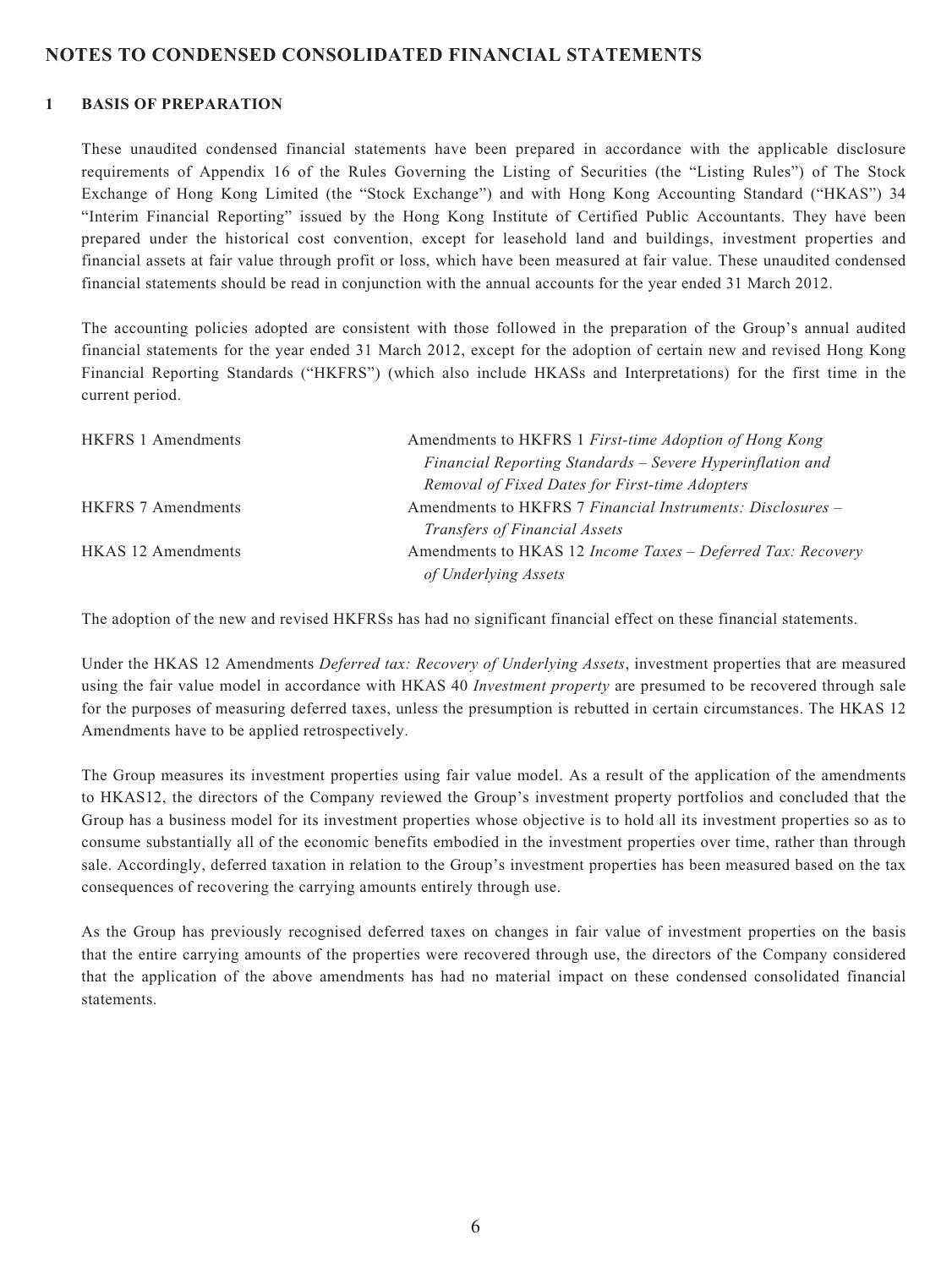#### **2. OPERATING SEGMENT INFORMATION**

For management purposes, the Group is organised into business units based on their products and services and has three reportable operating segments as follows:

- (a) the construction business segment is engaged in construction contract works as a main contractor and decoration, as well as the provision of electrical and mechanical engineering services;
- (b) the property development and investment business segment is engaged in property development of residential and commercial properties and holding of investment properties; and
- (c) the "others" segment comprises, principally, trading of medical equipment and home security and automation products, and provision of related installation and maintenance services.

Management monitors the results of its operating segments separately for the purpose of making decisions about resources allocation and performance assessment. Segment performance is evaluated based on reportable segment profit/ (loss), which is a measure of adjusted profit before tax. The adjusted profit before tax is measured consistently with the Group's profit before tax except that interest income, loss on disposal of subsidiaries, gain on disposal of partial interests in an associate, finance costs, reversal of impairment of an amount due from an associate, share of profits and losses of a jointly-controlled entity and associates as well as head office and corporate expenses are excluded from such measurement.

Intersegment sales and transfers are transacted with reference to the selling prices used for sales made to third parties at the then prevailing market prices.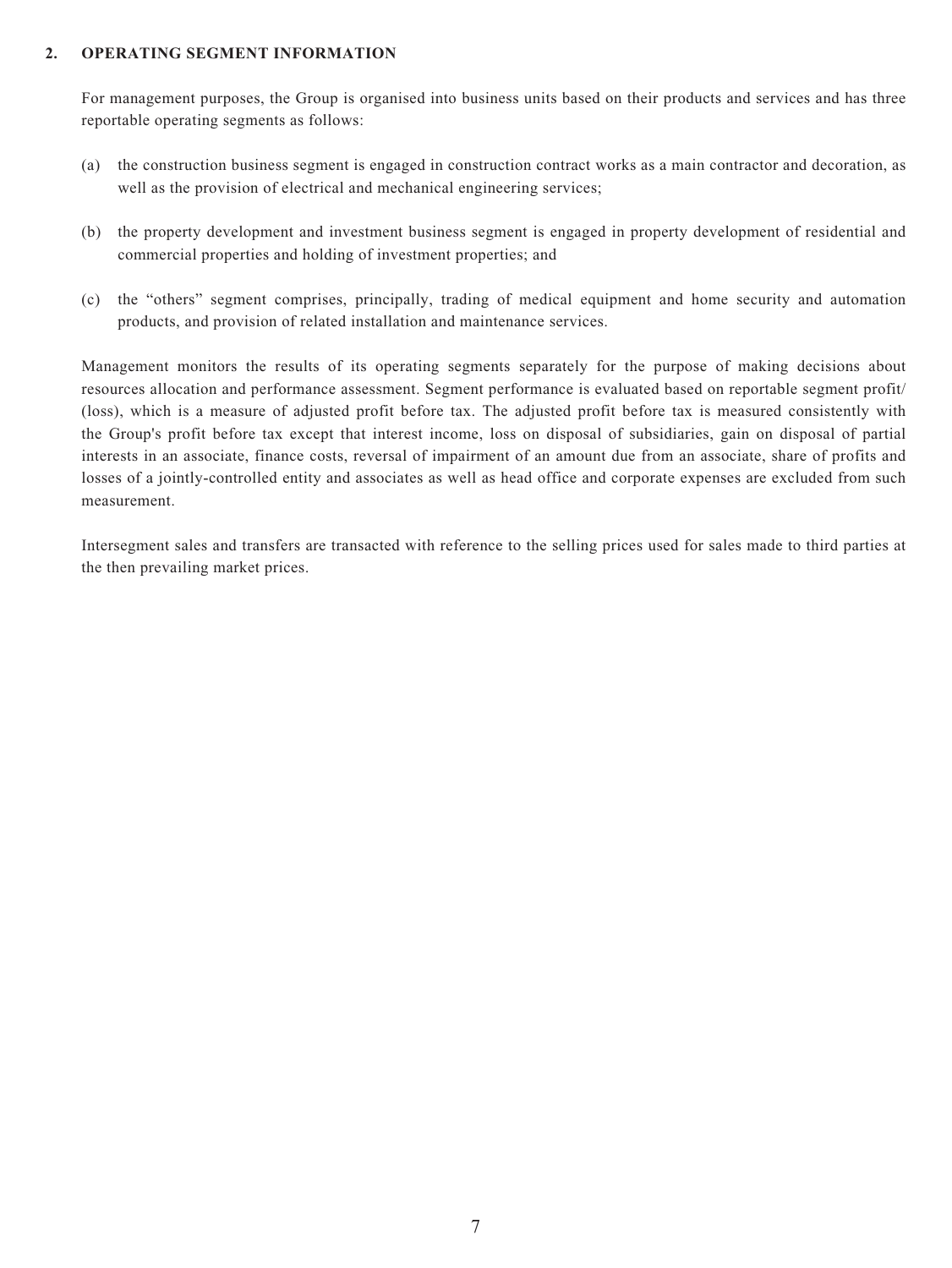# **2. OPERATING SEGMENT INFORMATION (continued)**

For the six months ended 30 September

|                                                          |                          |                                                         |                   | Property development |                 |              |                   |          |
|----------------------------------------------------------|--------------------------|---------------------------------------------------------|-------------------|----------------------|-----------------|--------------|-------------------|----------|
|                                                          |                          | and investment business<br><b>Construction business</b> |                   | <b>Others</b>        |                 |              | <b>Total</b>      |          |
|                                                          | 2012                     | 2011                                                    | 2012              | 2011                 | 2012            | 2011         | 2012              | 2011     |
|                                                          | <b>HK\$'000</b>          | HK\$'000                                                | <b>HK\$'000</b>   | HK\$'000             | <b>HK\$'000</b> | HK\$'000     | <b>HK\$'000</b>   | HK\$'000 |
| Segment revenue:                                         |                          |                                                         |                   |                      |                 |              |                   |          |
| Sales to external customers                              | 211,553                  | 247,034                                                 | 80,699            | 74,883               | 11,471          | 6,482        | 303,723           | 328,399  |
| Other income and gains                                   | 2,394                    | 1,963                                                   | 16,471            | 7,007                | 5               | 4            | 18,870            | 8,974    |
| Revenue                                                  | 213,947                  | 248,997                                                 | 97,170            | 81,890               | 11,476          | 6,486        | 322,593           | 337,373  |
| <b>Segment results</b>                                   |                          |                                                         |                   |                      |                 |              |                   |          |
| Operating profit/(loss)                                  | 411                      | 4,402                                                   | 24,547            | 40,844               | (266)           | 1,361        | 24,692            | 46,607   |
| Reconciliation:                                          |                          |                                                         |                   |                      |                 |              |                   |          |
| Interest income                                          |                          |                                                         |                   |                      |                 |              | 1,662             | 1,405    |
| Gain on disposal of partial interests in<br>an associate |                          |                                                         |                   |                      |                 |              |                   | 34       |
| Loss on disposal of a subsidiary                         |                          |                                                         |                   |                      |                 |              |                   | (60)     |
| Unallocated expenses                                     |                          |                                                         |                   |                      |                 |              | (2, 544)          | (2, 558) |
| Finance costs                                            |                          |                                                         |                   |                      |                 |              | (1,743)           | (1,328)  |
| Reversal of impairment of an                             |                          |                                                         |                   |                      |                 |              |                   |          |
| amount due from an associate                             |                          |                                                         |                   |                      |                 |              | $\qquad \qquad -$ | 6,430    |
| Share of losses of a jointly-controlled entity           |                          |                                                         |                   |                      |                 |              | (4)               | (7)      |
| Share of profits and losses of associates                |                          |                                                         |                   |                      |                 |              | 270               | 166      |
| Profit before tax                                        |                          |                                                         |                   |                      |                 |              | 22,333            | 50,689   |
| Other segment information:                               |                          |                                                         |                   |                      |                 |              |                   |          |
| Loss on disposal of items of                             |                          |                                                         |                   |                      |                 |              |                   |          |
| property, plant and equipment                            | 34                       | 96                                                      |                   |                      | 19              | $\mathbf{1}$ | 53                | 97       |
| Reversal of impairment                                   |                          |                                                         |                   |                      |                 |              |                   |          |
| of accounts receivable                                   | $\qquad \qquad -$        | (1,625)                                                 |                   | —                    | (18)            | (999)        | (18)              | (2,624)  |
| Provision/(reversal of provision)                        |                          |                                                         |                   |                      |                 |              |                   |          |
| for inventories                                          | $\overline{\phantom{0}}$ | $\overline{\phantom{0}}$                                | $\qquad \qquad -$ | $\qquad \qquad -$    | 103             | (79)         | 103               | (79)     |
| Depreciation                                             | 1,938                    | 1,818                                                   | 580               | 977                  | 46              | 43           | 2,564             | 2,838    |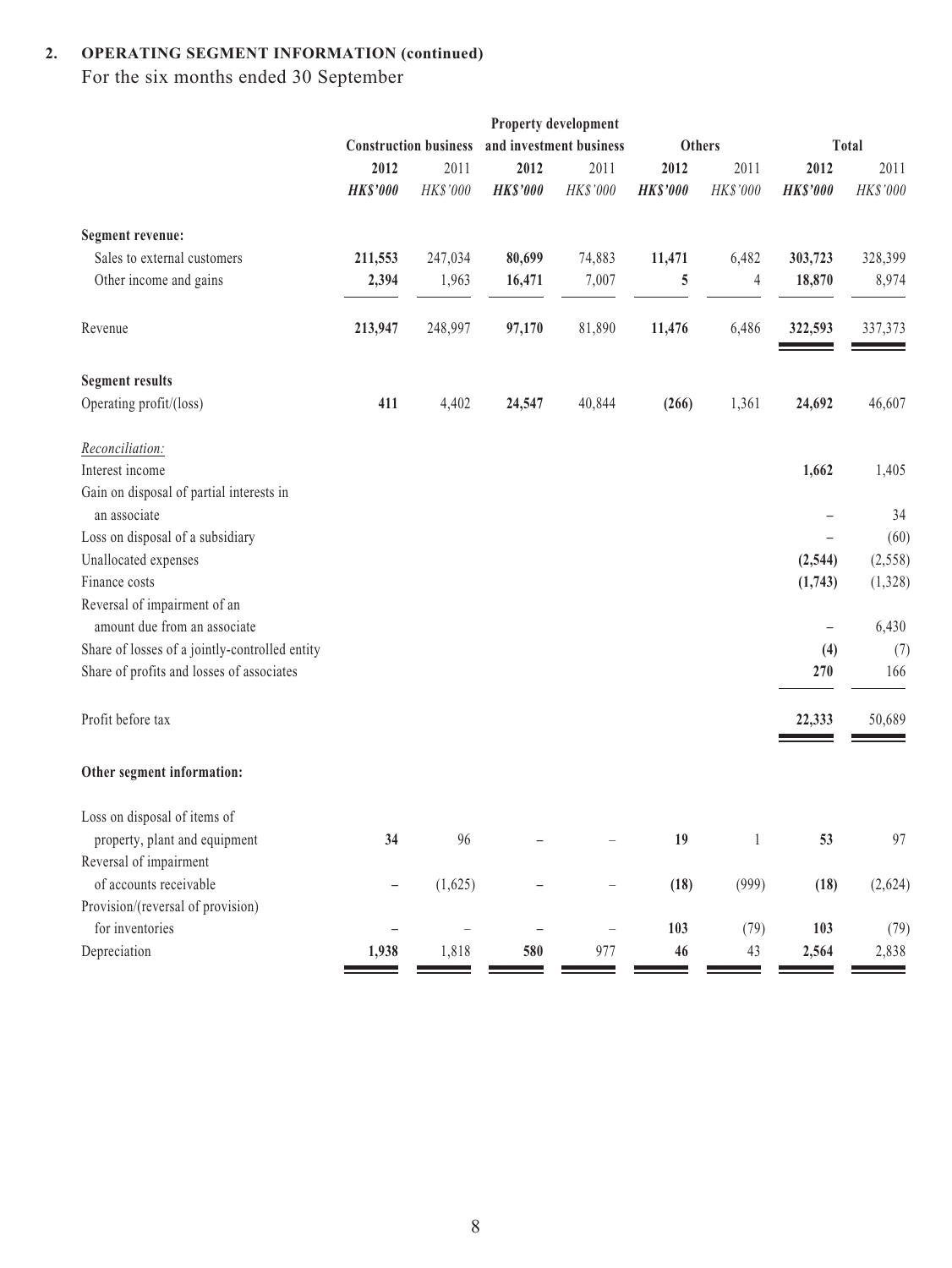#### **3. REVENUE, OTHER INCOME AND GAINS**

Revenue, which is also the Group's turnover, represents an appropriate proportion of contract revenue from construction contracts, income from property development and investment business, trading of medical equipment and home security and automation products, and provision of related installation and maintenance services.

An analysis of revenue, other income and gains is as follows:

|                                                       | 2012            | 2011     |
|-------------------------------------------------------|-----------------|----------|
|                                                       | <b>HK\$'000</b> | HK\$'000 |
| Revenue                                               |                 |          |
| Income from construction contracting                  |                 |          |
| and related business                                  | 211,553         | 247,034  |
| Income from property development and                  |                 |          |
| investment business                                   | 80,699          | 74,883   |
| Income from trading of medical equipment and          |                 |          |
| home security and automation products, and            |                 |          |
| provision of related installation and                 |                 |          |
| maintenance services                                  | 11,471          | 6,482    |
|                                                       | 303,723         | 328,399  |
| Other income and gains                                |                 |          |
| Bank interest income                                  | 1,662           | 1,375    |
| Other interest income                                 |                 | 30       |
| Gross rental income                                   | 16,287          | 6,461    |
| Gain on disposal of partial interests in an associate |                 | 34       |
| Others                                                | 2,583           | 2,513    |
|                                                       | 20,532          | 10,413   |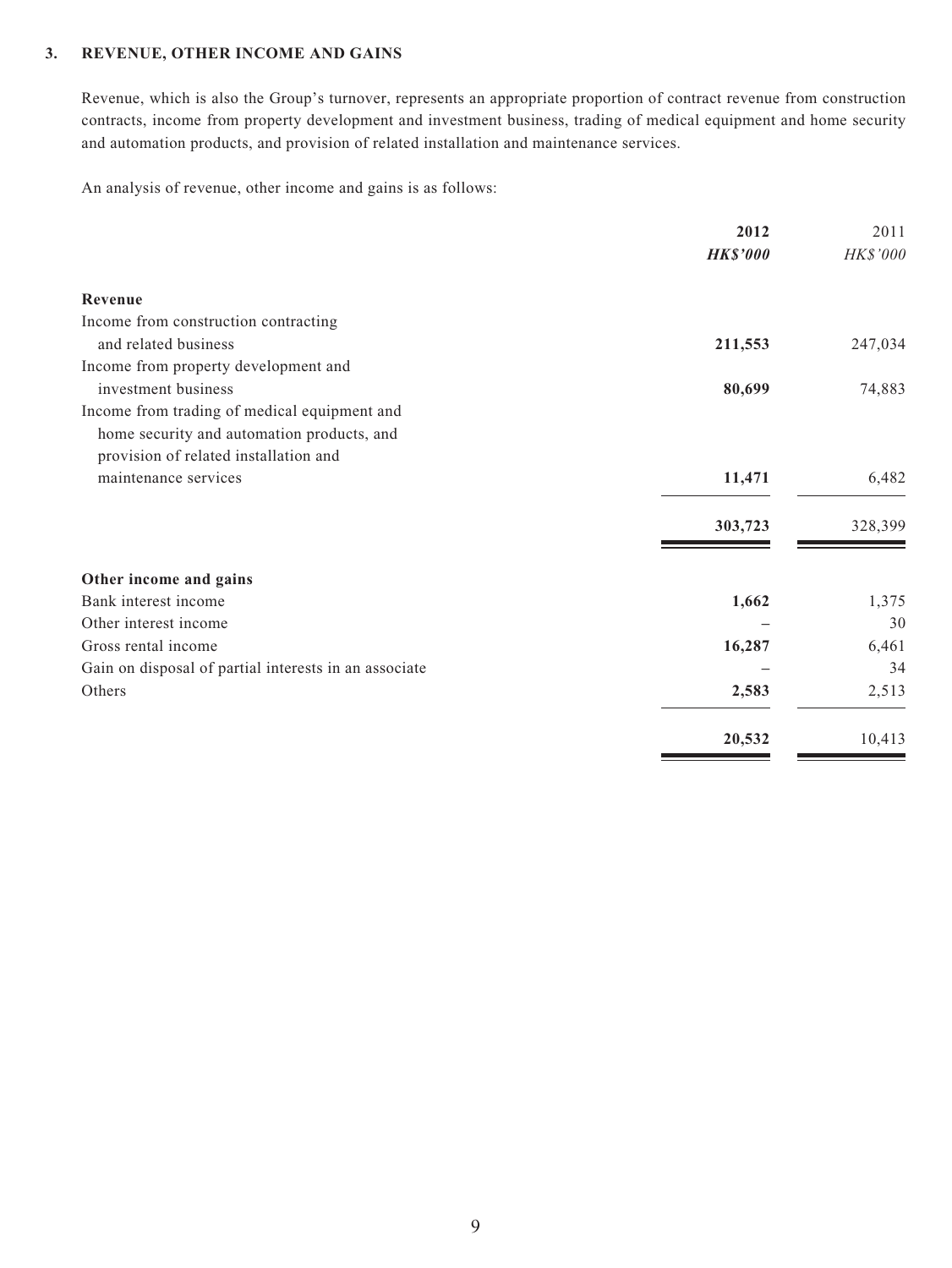#### **4. PROFIT BEFORE TAX**

The Group's profit before tax is arrived at after charging/(crediting):

|                                                                | 2012            | 2011     |
|----------------------------------------------------------------|-----------------|----------|
|                                                                | <b>HK\$'000</b> | HK\$'000 |
| Cost of properties sold                                        | 55,279          | 30,814   |
| Cost of construction contracting                               | 197,473         | 229,896  |
| Cost of inventories sold and services provided                 | 8,510           | 3,775    |
| Depreciation                                                   | 2,564           | 2,838    |
| Minimum lease payments under operating leases                  |                 |          |
| on land and buildings                                          | 891             | 710      |
| Loss on disposal of items of property, plant and equipment^    | 53              | 97       |
| Employee benefit expense (including directors' remuneration):  |                 |          |
| Wages and salaries                                             | 18,535          | 17,231   |
| Pension schemes contributions*                                 | 503             | 459      |
| Less: Amount capitalised                                       | (2,677)         | (2,612)  |
|                                                                | 16,361          | 15,078   |
| Directors' remuneration:                                       |                 |          |
| Fee                                                            | 156             | 156      |
| Salaries and allowances                                        | 1,599           | 1,719    |
| Pension schemes contributions                                  | 30              | 30       |
|                                                                | 1,785           | 1,905    |
| Foreign exchange differences, net <sup>^</sup>                 | (437)           | (418)    |
| Provision/(reversal of provision) for inventories, included    |                 |          |
| in cost of inventories sold                                    | 103             | (79)     |
| Reversal of impairment of an amount due from an associate<br>^ |                 | (6, 430) |
| Reversal of impairment of accounts receivable^                 | (18)            | (2,624)  |
|                                                                |                 |          |

\* At 30 September 2012, there were no forfeited contributions available to the Group to reduce contributions to the pension schemes in future years (2011: Nil).

^ These amounts are included in "Other operating income, net" on the face of the condensed consolidated income statement.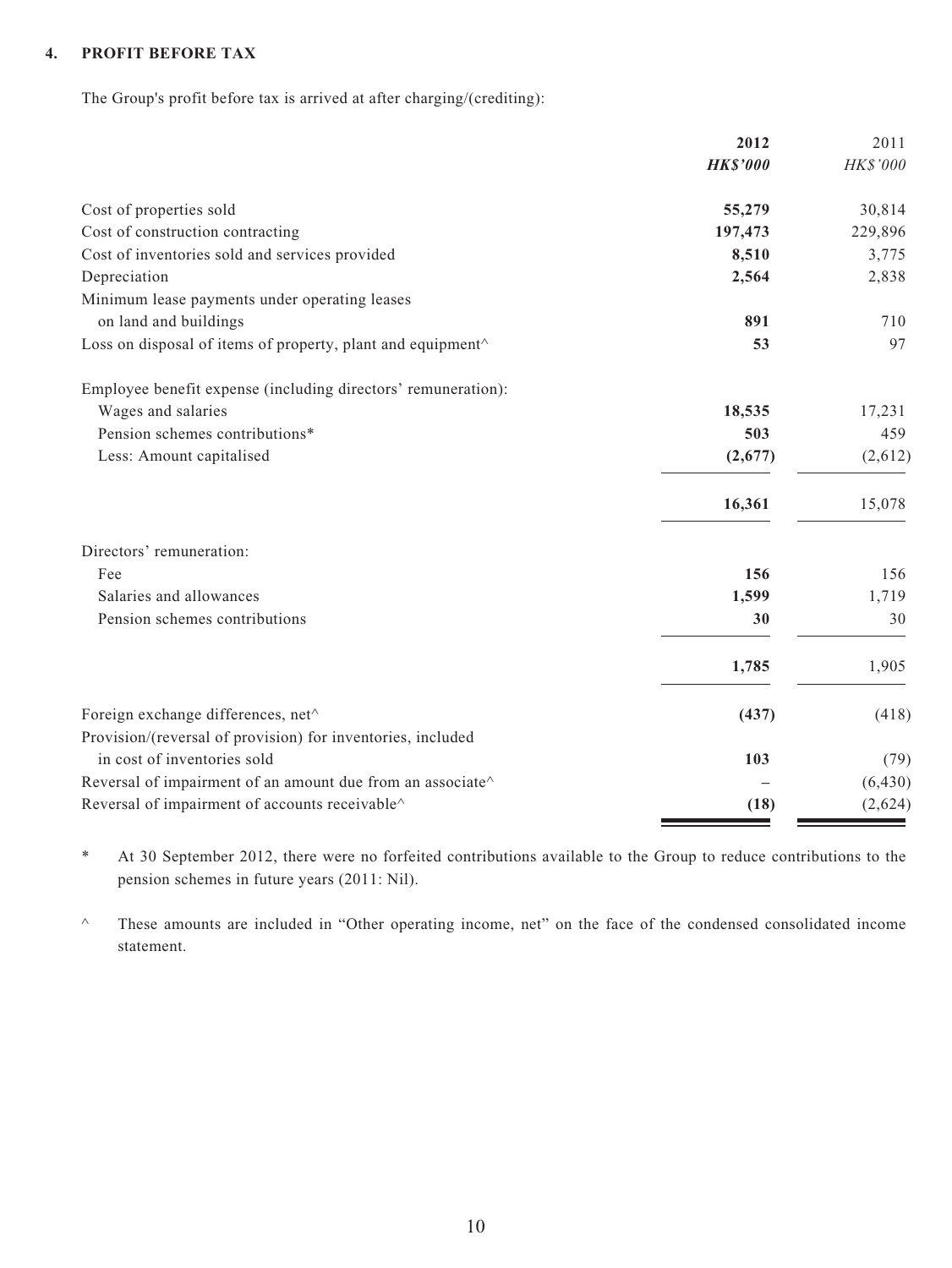#### **5. FINANCE COSTS**

An analysis of finance costs is as follows:

|                                                             | 2012            | 2011            |
|-------------------------------------------------------------|-----------------|-----------------|
|                                                             | <b>HK\$'000</b> | <b>HK\$'000</b> |
| Interest on bank loans and overdrafts                       |                 |                 |
| wholly repayable within five years and total                |                 |                 |
| interest expense on financial liabilities not at fair value |                 |                 |
| through profit or loss                                      | 12,439          | 8,157           |
| Less: Interest capitalised                                  | (10,696)        | (6,829)         |
|                                                             | 1,743           | 1,328           |

#### **6. INCOME TAX**

No Hong Kong profits tax has been provided as the Group's subsidiaries either did not generate any assessable profits arising in Hong Kong during the period or have available tax losses brought forward from prior years to offset the assessable profits generated during the period (2011: Nil). Taxes on profits assessable elsewhere have been calculated at the rates of tax prevailing in the jurisdictions in which the Group operates.

Land appreciation tax ("LAT") in Mainland China is levied at progressive rates ranging from 30% to 60% on the appreciation of land value, being the proceeds from the sale of properties less deductible expenditures including amortisation of land use rights, borrowing costs and all property development expenditures.

|                                                                 | 2012            | 2011     |
|-----------------------------------------------------------------|-----------------|----------|
|                                                                 | <b>HK\$'000</b> | HK\$'000 |
| $Current - Elsewhere$                                           |                 |          |
| Charge for the period                                           | 2,023           | 3,139    |
| Underprovision/(overprovision) in prior periods                 | 5,239           | (98)     |
| Deferred                                                        | 802             | 1,171    |
| LAT in Mainland China                                           | 1,458           | 10,331   |
| Total tax charge for the period                                 | 9,522           | 14,543   |
| <b>INTERIM DIVIDEND</b><br>7.                                   |                 |          |
|                                                                 | 2012            | 2011     |
|                                                                 | <b>HK\$'000</b> | HK\$'000 |
| Proposed interim – HK1 cent (2011: HK1 cent) per ordinary share | 5,697           | 5,747    |

The Board of Directors has resolved to declare an interim dividend of HK1 cent (2011: HK1 cent) in respect of the six months ended 30 September 2012 per ordinary share in issue payable on or around 31 December 2012 to shareholders whose names appear on the register of members of the Company on 20 December 2012.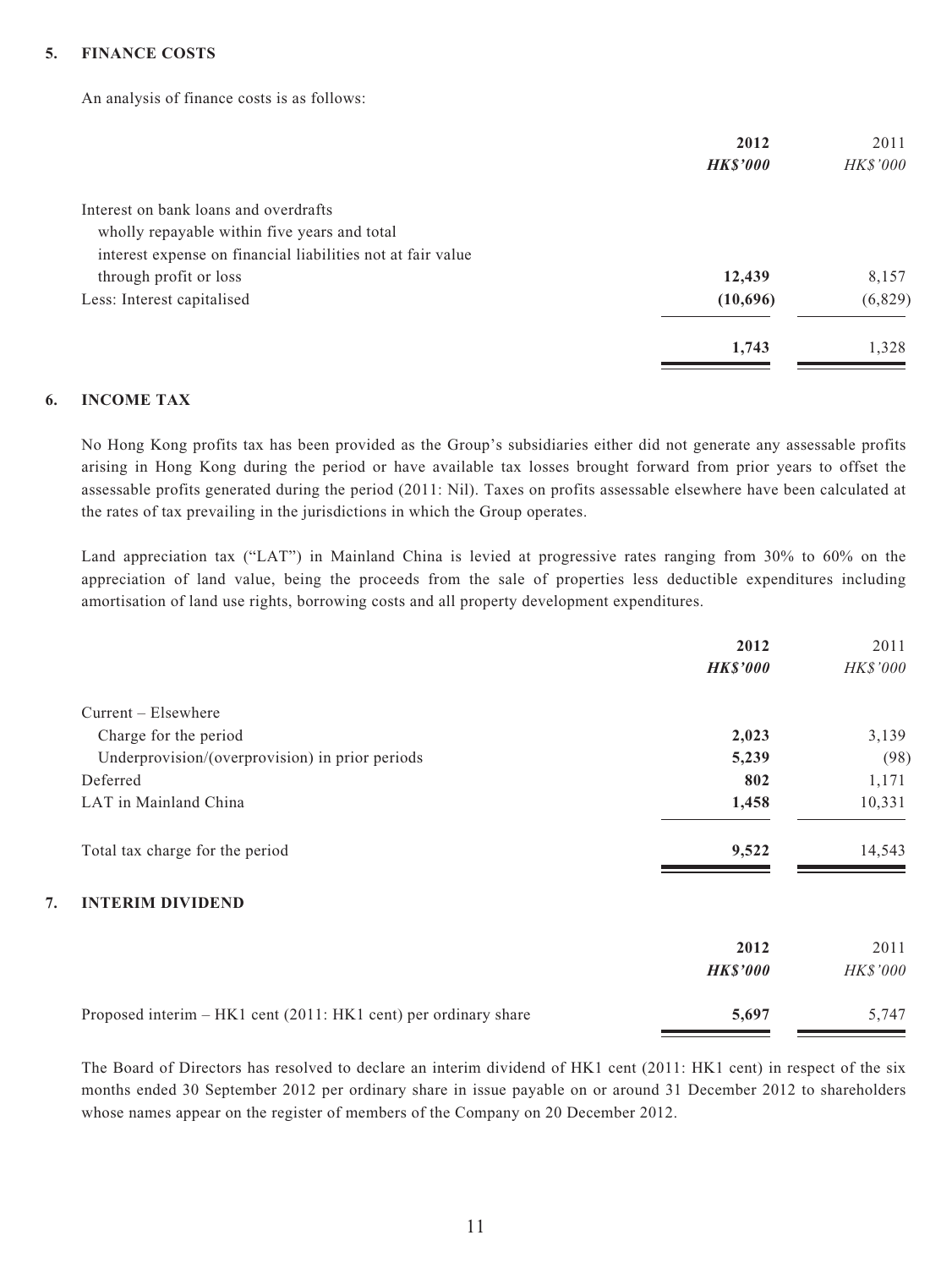#### **8. EARNINGS PER SHARE ATTRIBUTABLE TO ORDINARY EQUITY HOLDERS OF THE COMPANY**

The calculation of basic earnings per share amounts is based on the profit for the period attributable to ordinary equity holders of the Company, and the weighted average number of ordinary shares of 571,607,070 (2011: 563,428,345) in issue during the period.

The calculation of diluted earnings per share amounts is based on the profit for the period attributable to ordinary equity holders of the Company. The weighted average number of ordinary shares used in the calculation is the weighted average number of ordinary shares in issue during the period, as used in the basic earnings per share calculation, and the weighted average number of ordinary shares assumed to have been issued at no consideration on the deemed exercise of all dilutive potential ordinary shares into ordinary shares.

No adjustment had been made to the basic earnings per share amounts presented for the period ended 30 September 2012 in respect of a dilution as the Group had no dilutive ordinary shares in issue during the six months' ended 30 September 2012.

No adjustment had been made to the basic earnings per share amounts presented for the period ended 30 September 2011 in respect of a dilution as the Group had no dilutive ordinary shares in issue during the six months' ended 30 September 2011.

The calculations of basic and diluted earnings per share are based on:

|    |                                                                | 2012<br><b>HK\$'000</b> | 2011<br>HK\$'000 |
|----|----------------------------------------------------------------|-------------------------|------------------|
|    | <b>Earnings</b>                                                |                         |                  |
|    | Profit attributable to ordinary equity holders of the Company, |                         |                  |
|    | used in the basic earnings per share calculation               | 12,834                  | 36,006           |
|    |                                                                |                         | Number of shares |
|    |                                                                | 2012                    | 2011             |
|    | <b>Shares</b>                                                  |                         |                  |
|    | Weighted average number of ordinary shares in issue during the |                         |                  |
|    | period used in the basic earnings per share calculation        | 571,607,070             | 563,428,345      |
| 9. | <b>INVESTMENT PROPERTIES</b>                                   |                         |                  |
|    |                                                                | 30 September            | 31 March         |
|    |                                                                | 2012                    | 2012             |
|    |                                                                | <b>HK\$'000</b>         | HK\$'000         |
|    | Carrying amount at 1 April                                     | 225,060                 | 214,319          |
|    | Net gain from fair value adjustment                            |                         | 1,722            |
|    | Exchange realignment                                           |                         | 9,019            |
|    | Carrying amount at 30 September/31 March                       | 225,060                 | 225,060          |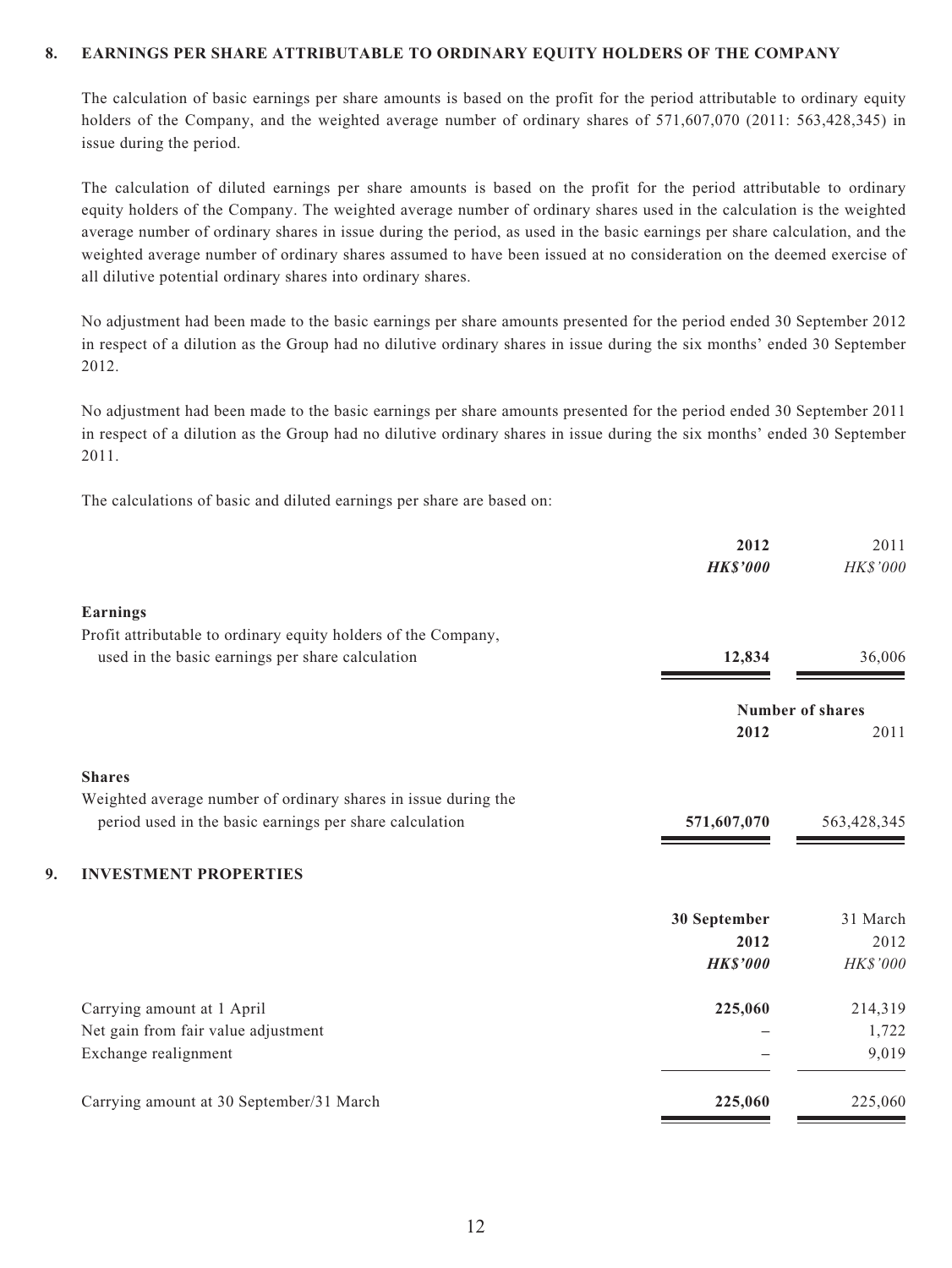#### **9. INVESTMENT PROPERTIES (continued)**

The Group's investment properties are situated in Mainland China and are held under the following lease terms:

|                   | 30 September    | 31 March |
|-------------------|-----------------|----------|
|                   | 2012            | 2012     |
|                   | <b>HK\$'000</b> | HK\$'000 |
| Long term lease   | 159,588         | 159,588  |
| Medium term lease | 65,472          | 65,472   |
|                   | 225,060         | 225,060  |

The Group's investment properties were revalued on 31 March 2012 by Peak Vision Appraisals Limited, independent professionally qualified valuer, at HK\$225,060,000, on an open market, existing use basis.

As at 30 September 2012, certain investment properties of the Group with an aggregate carrying amount of HK\$159,588,000 (31 March 2012: HK\$159,588,000) were pledged to secure certain banking facilities granted to the Group.

#### **10. PROPERTIES HELD FOR SALE UNDER DEVELOPMENT AND PROPERTIES HELD FOR SALE**

|                                                                           | 30 September    | 31 March |
|---------------------------------------------------------------------------|-----------------|----------|
|                                                                           | 2012            | 2012     |
|                                                                           | <b>HK\$'000</b> | HK\$'000 |
| Completed properties held for sale                                        | 523,278         | 584,222  |
| Properties held for sale under development                                | 426,166         | 286,936  |
|                                                                           | 949,444         | 871,158  |
|                                                                           | 30 September    | 31 March |
|                                                                           | 2012            | 2012     |
|                                                                           | <b>HK\$'000</b> | HK\$'000 |
| Properties held for sale under development<br>- expected to be recovered: |                 |          |
| Within one year                                                           | 124,529         | 114,669  |
| After one year                                                            | 87,268          | 87,829   |
| - pending for construction expected                                       |                 |          |
| to be recovered after one year                                            | 214,369         | 84,438   |
|                                                                           | 426,166         | 286,936  |

As at 30 September 2012, certain completed properties held for sale of the Group with an aggregate carrying amount of HK\$348,021,000 (31 March 2012: HK\$250,566,000) were pledged to secure certain banking facilities granted to the Group.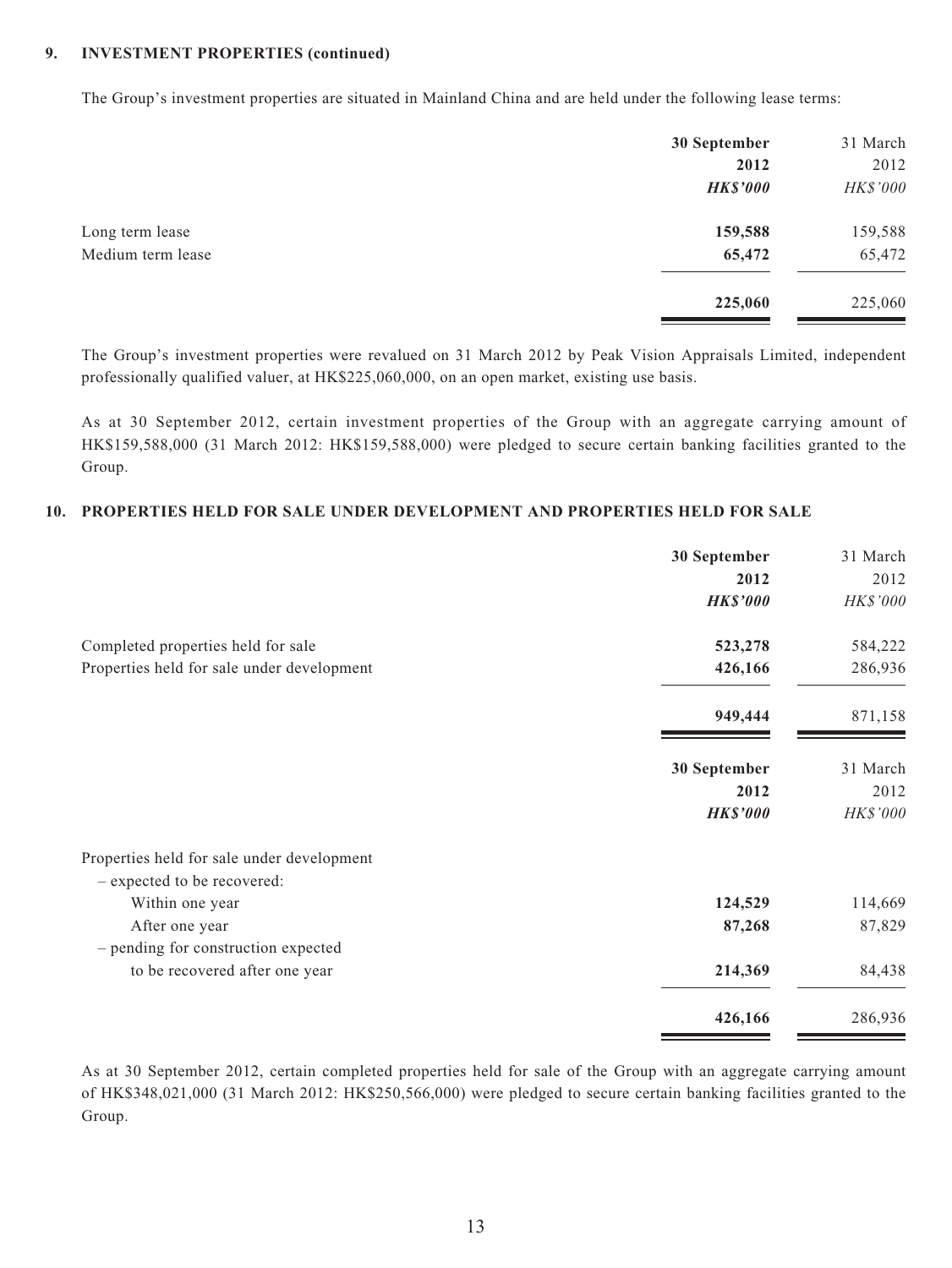#### **11. ACCOUNTS RECEIVABLE**

The Group's trading terms with its customers are mainly on credit. The credit period is generally 90 days for the sale of trading goods and up to 180 days for the sale of completed properties held for sale. For retention monies receivable in respect of construction works carried out by the Group, the due dates are usually one year after the completion of the construction work. Each customer has a maximum credit limit. The Group seeks to maintain strict control over its outstanding receivables. Overdue balances are reviewed regularly by senior management. In view of the aforementioned and the fact that the Group's accounts receivable relate to a large number of diversified customers, there is no significant concentration of credit risk. The Group does not held any collateral or other credit enhancements over its trade receivable balances. Accounts receivable are non-interest-bearing.

An aged analysis of the accounts receivable as at the end of the reporting period, based on the invoice date and net of provision, is as follows:

| 30 September<br>2012<br><b>HK\$'000</b> | 31 March<br>2012<br>HK\$'000 |
|-----------------------------------------|------------------------------|
| 28,358                                  | 12,668                       |
| 2,668                                   | 1,053                        |
| 896                                     | 10,154                       |
| 10,105                                  | 5,804                        |
| 42,027                                  | 29,679                       |
| 5,586                                   | 7,917                        |
| 47,613                                  | 37,596                       |
|                                         |                              |

#### **12. ACCOUNTS PAYABLE**

An aged analysis of the accounts payable as at the end of the reporting period, based on the invoice date, is as follows:

|                    | 30 September    | 31 March |
|--------------------|-----------------|----------|
|                    | 2012            | 2012     |
|                    | <b>HK\$'000</b> | HK\$'000 |
| Current to 90 days | 10,470          | 7,409    |
| 91 to 180 days     | 564             | 15       |
| 181 to 360 days    | 4,297           | 4,677    |
| Over 360 days      | 8,323           | 9,003    |
|                    | 23,654          | 21,104   |

Accounts payable are non-interest-bearing and are normally settled on 30-day terms.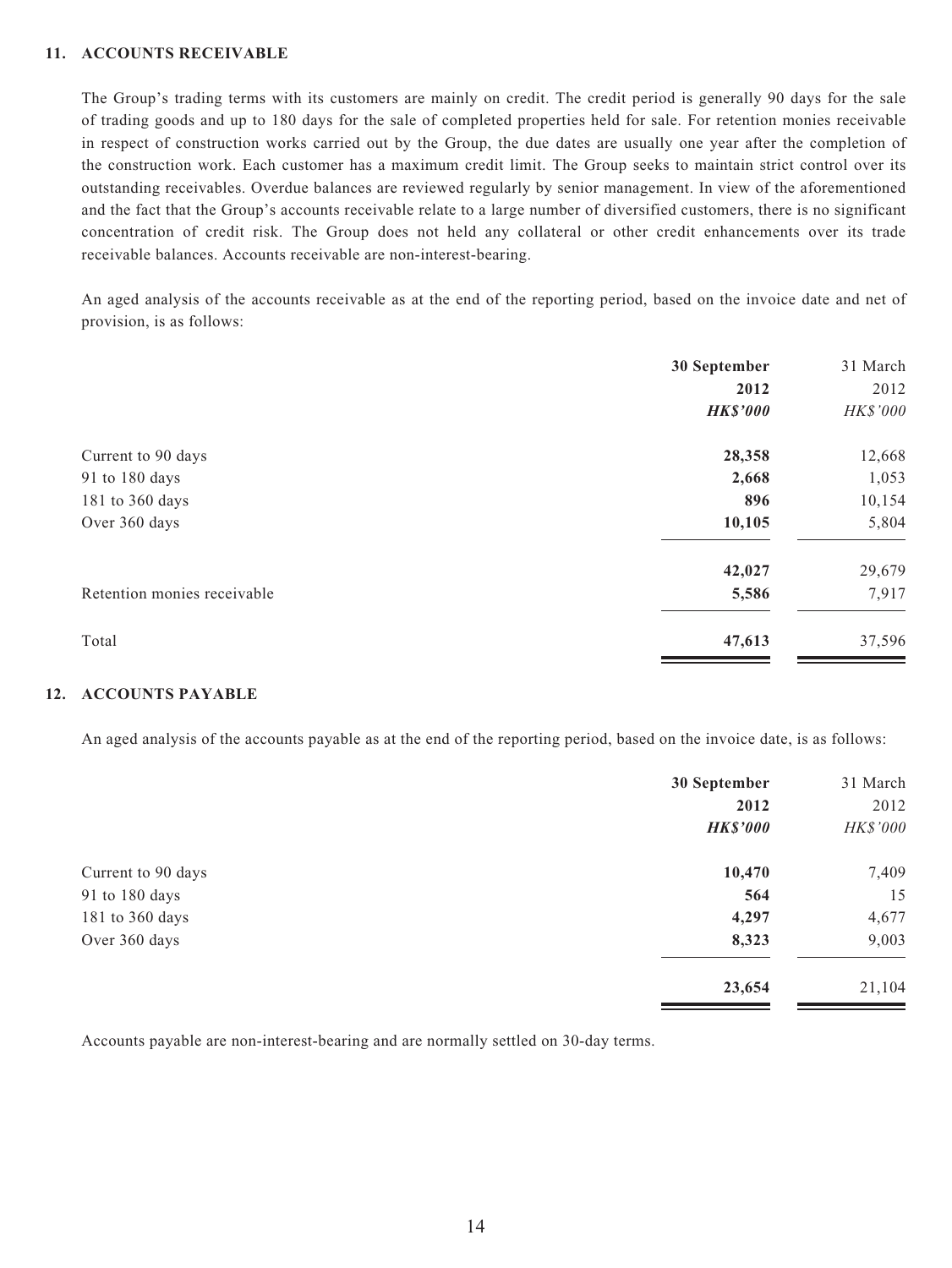### **MANAGEMENT DISCUSSION AND ANALYSIS**

#### **BUSINESS REVIEW**

The Group's turnover for the six months ended 30 September 2012 was HK\$304 million which represented a decrease of 8% as compared with the same period last year. The net profit attributable to equity holders of the Company amounted to approximately HK\$13 million representing a decrease of 64% as compared with the same period last year. Earning per share is approximately HK2.25 cents.

The Group's major business segment during the period comprises (i) construction as a main contractor and decoration, as well as the provision of electrical and mechanical ("E&M") engineering services; (ii) property development and investment; and (iii) trading of medical equipment and home security and automation products, and provision of related installation and maintenance services.

During the six months ended 30 September 2012, the Group completed or substantially completed projects such as main contractor for construction of three residential houses at Gough Road, the Peak, Hong Kong, fitting out works for Asia Society Hong Kong Center at Former Explosive Magazine at Justice Drive, Admiralty, Hong Kong, fitting out works for Prada shop at Hangzhou, PRC. In current period, despite the turnover generated from the property development and investment segment increased by 8% as compared to the same period last year, segment operating profit generated from this segment decreased by 40% as compared to the same period last year, this is mainly due to the properties available for sales in this period are mainly from Section B of Phase II of Century Place, Kaifeng, PRC, which was completed in last year and mainly consisted of residential units, as such, a large percentage of sales in current period are generated from residential units, whereas in same period last year, 95% of the total area sold were contributed by commercial units in Section D of Phase II of Century Place, Kaifeng. Since commercial units usually have a much higher gross profit margin than residential units, so gross profit margin generated in current period is not as good as same period last year.

In September 2007, Asian Villas City Square was awarded one of the "Top 100 Best Property in China for year 2007 (third anniversary)". In May 2008, the Company was awarded one of the "Top 500 Most Influential Property Development Enterprise in China" for year 2008, by 2008 亞洲(博鰲)房地產領袖 峰會. In December 2009, the Company was awarded one of the "Chinese businessman top 500 in 2009" by 華商中國市場500強評選活動組委會.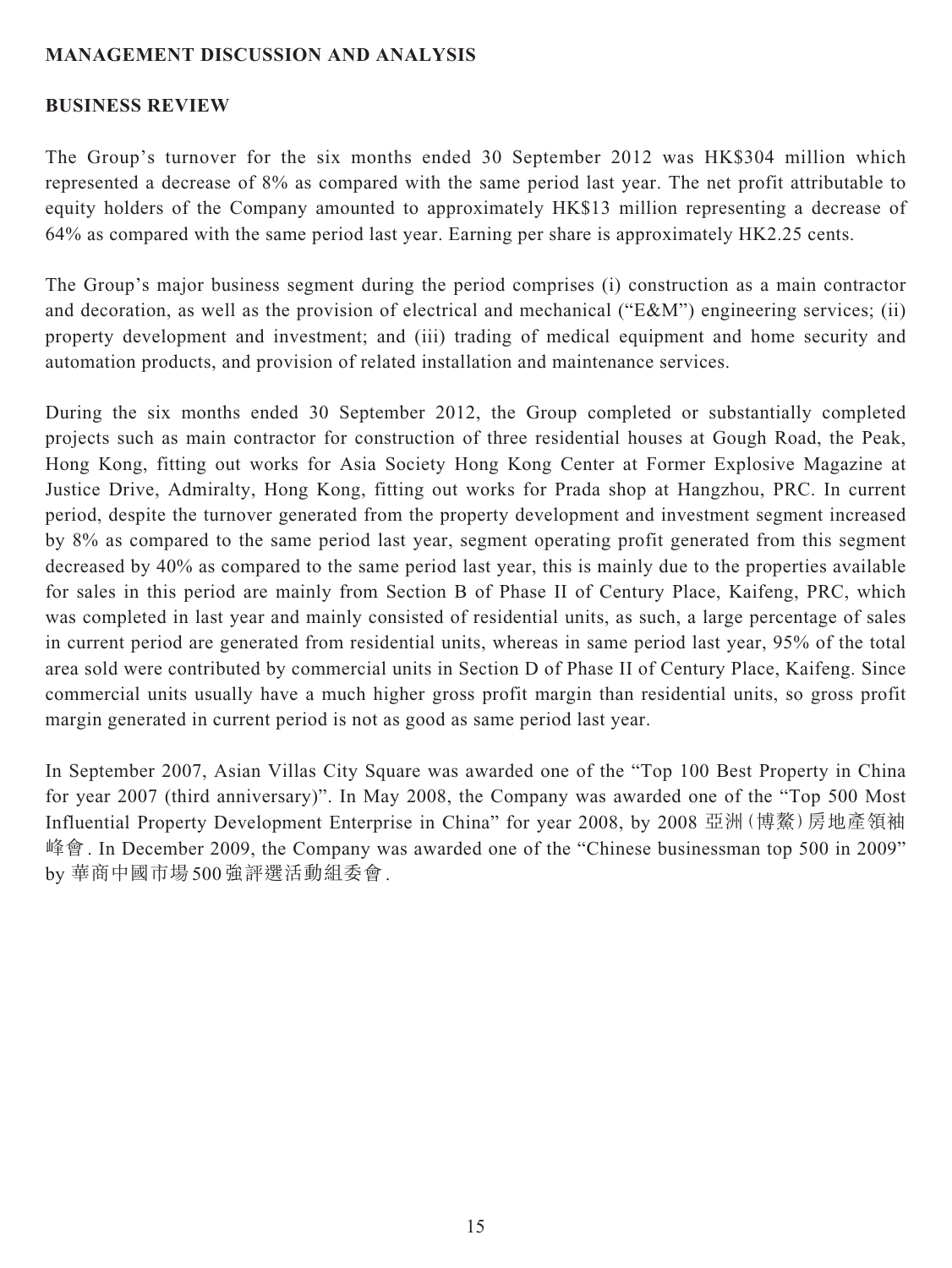### **FINANCIAL REVIEW**

#### **Turnover**

For the six months ended 30 September 2012, the Group's turnover amounted to HK\$304 million, decreased by 8% as compared to the same period last year. The decrease was mainly due to certain new construction contracting and E&M engineering contracts granted to the Group are at the beginning stage, and have not yet bring a lot of turnover to the Group in current period. The above decrease is partly offset by the 8% increase in turnover in property development and investment segment, mainly contributed by the satisfactory sales achieved for Section B of Phase II of Century Place, Kaifeng, PRC. Turnover generated from construction contracting business, property development and investment business and other business amounted to approximately HK\$212 million, HK\$81 million, HK\$11 million respectively, which represent a decrease by 14%, increases by 8% and 77% respectively as compared to the same period last year.

#### **Gross profit margin**

During the six months ended 30 September 2012, the Group's gross profit margin was approximately 14%, down by 5% as compared to last period's 19%, this is mainly due to in same period last year, the construction of section B of Phase II of Century Place, Kaifeng have not yet completed, and 95% of the total area sold in Century Place, Kaifeng were contributed by commercial units in Section D of Phase II of Century Place, Kaifeng, since commercial units usually have a much higher gross profit margin than residential units, so the sales contributed tremendous gross profit margin to the Group in same period last year, whereas in current period, section B of Phase II of Century Place, Kaifeng was completed at end of last year and a lot of residential units are available for sales, so a large portion of the sales in current period are generated from residential units, and only 8% of the total area sold in Century Place, Kaifeng were related to commercial units, as a result, the gross profit margin dropped in current period.

#### **Liquidity and financial resources**

As at 30 September 2012, the Group had total assets of HK\$1,584,961,000, which is financed by total liabilities, shareholders' equity and non-controlling interests of HK\$808,355,000, HK\$772,153,000 and HK\$4,453,000, respectively. The Group's current ratio at 30 September 2012 was 1.89 compared to 1.68 at 31 March 2012.

The gearing ratio for the Group is 18% (31 March 2012: 6%). It was calculated based on the non-current liabilities of HK\$167,830,000 (31 March 2012: HK\$50,757,000) and long term capital (equity and noncurrent liabilities) of HK\$944,436,000 (31 March 2012: HK\$820,855,000).

### **Capital expenditure**

Total capital expenditure for the six months ended 30 September 2012 was approximately HK\$202,000, which are mainly used in the purchase of office equipments.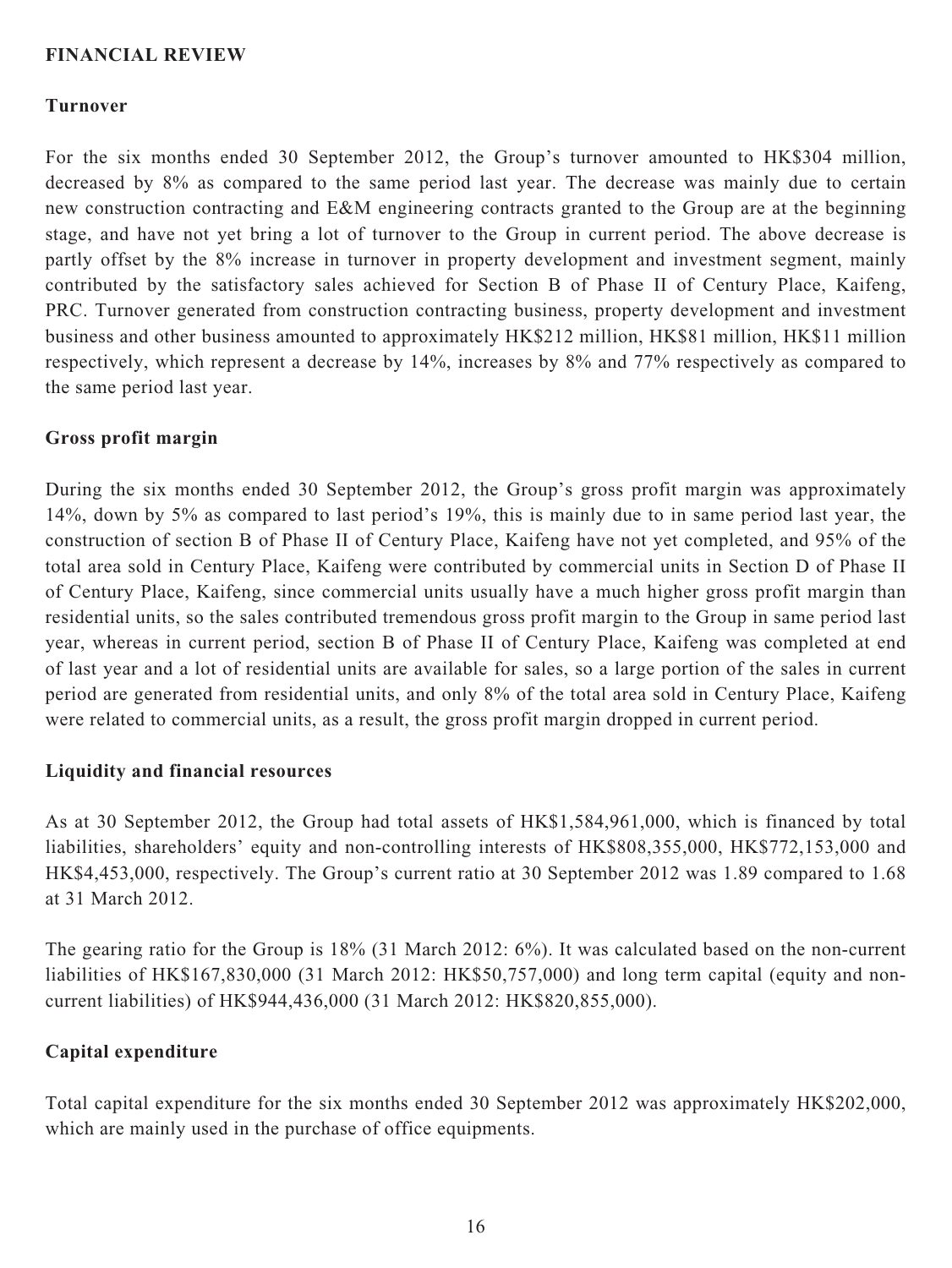### **Contingent liabilities**

At the end of the reporting date, there were no significant contingent liabilities for the Group.

# **Commitments**

At the end of the reporting date, there were no significant capital commitments for the Group.

# **Charges on group assets**

The Group's banking facilities are secured by:

- (i) the pledge of certain of the Group's leasehold land and buildings situated in Hong Kong of HK\$89,004,000 (31 March 2012: HK\$90,500,000);
- (ii) the pledge of certain of the Group's investment properties situated in Mainland China of HK\$159,588,000 (31 March 2012: HK\$159,588,000);
- (iii) the pledge of certain of the Group's completed properties held for sale situated in Mainland China of HK\$348,021,000 (31 March 2012: HK\$250,566,000); and
- (iv) the pledge of the Group's deposits of HK\$89,733,000 (31 March 2012: HK\$93,418,000).

# **Treasury policies**

The Director will continue to follow a prudent policy in managing its cash balances and maintain a strong and healthy liquidity to ensure that the Group is well placed to take advantage of growth opportunities for the business. In view of the expected development for the property development project in Kaifeng, PRC, the Group will take consideration on the Renminbi fund planning to adequately finance this project. Interest for the current bank borrowings were mainly on floating rate basis and the bank borrowings were principally denominated in Hong Kong dollars and Renminbi, hence, there is no significant exposure to foreign exchange rate fluctuations.

### **Exchange risk exposure**

The Group's receivables and payables were denominated mainly in Hong Kong dollar and Renminbi. Since some of the Group's business are based in the PRC, the continuing appreciation of RMB inevitably increase the development cost and operating cost, however, the fluctuation in RMB is still mild for the time being and the PRC operation is naturally hedged by the future RMB receivables, therefore the management does not foresee any significant foreign currency exposure.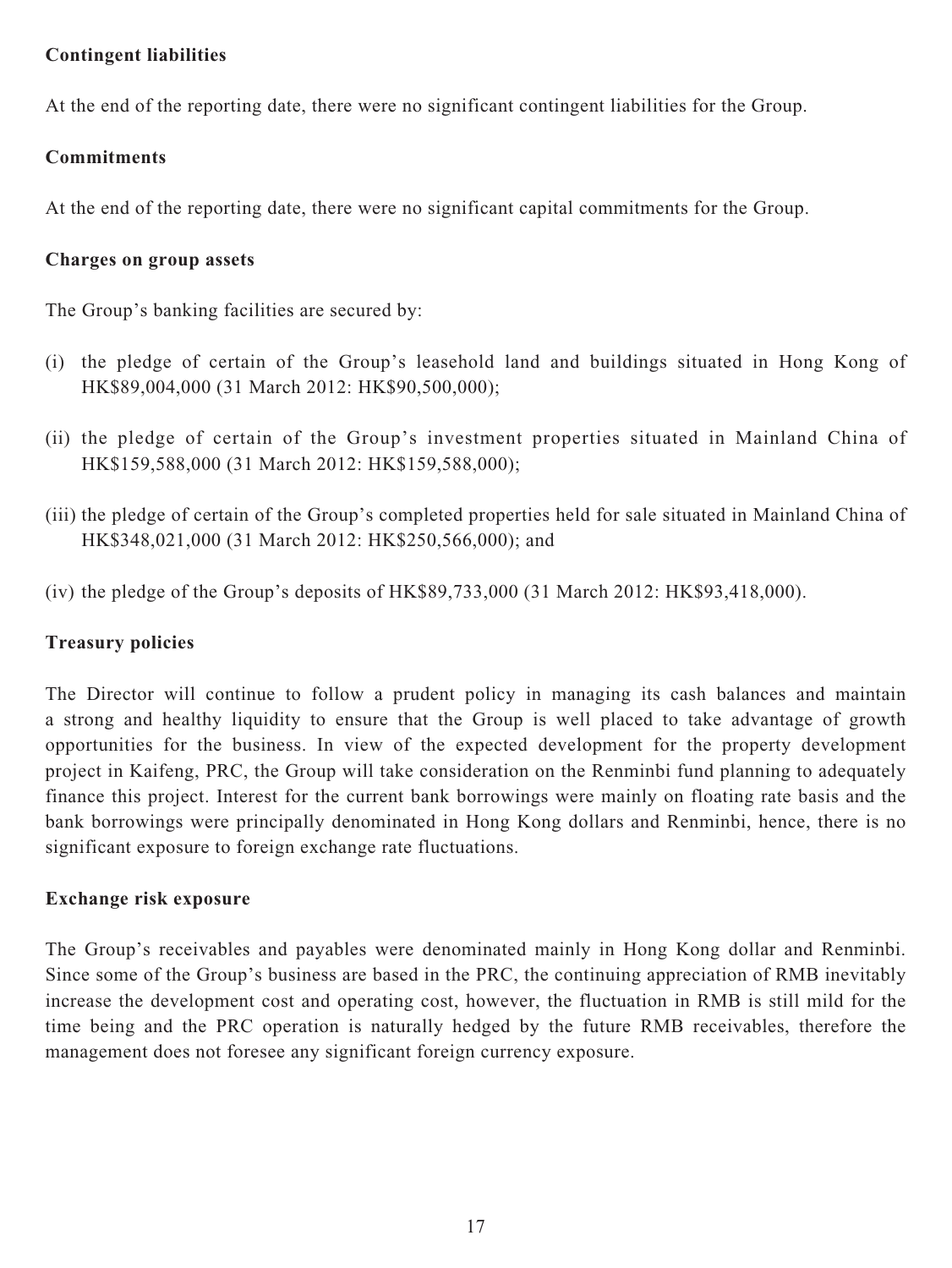### **PROSPECT**

### **Construction business (including E&M works)**

The Group will uphold an on-going parallel development of its construction business (including building construction and E&M works) in both the PRC and Hong Kong. With its proven track records and adequate expertise in the main contracting business, the Group obtained "List of Approved Contractors for Public Works under Group C of the Building Category under Environment, Transport and Works Bureau of the HKSAR". Together with the license in Group II under the "Turn-key Interior Design and Fitting-out Works" under the "List of Approved Suppliers of Materials and Specialist Contractors for Public Works" and the 11 licenses held under the "List of Approved Suppliers of Materials and Specialist Contractors for Public Works under Environment, Transport and Works Bureau of the Government of the HKSAR", enables the Group to take an active part in the construction business development.

During the period, new projects such as electrical and mechanical ventilation air conditioning for Hong Kong Academy New School Campus at Sai Kung, Hong Kong, building services installation for a construction of runway park at Kowloon City, Hong Kong, building services installation for a construction of open space in area 117, Tin Shui Wai, Hong Kong, and fitting out works for Prada shop at Taiyuan, PRC were granted. As at the date of this announcement, the Group has contracts on hand with a total contract sum of over HK\$1,191 million.

#### **Property development and investment**

Asian Villas City Square, Haikou, Hainan Province is developed into a residential and commercial complex with a total gross floor area of approximately 117,000 sq. metres. Construction was completed in prior year. Up to the date of this announcement, the total sales contract sum achieved amounted to approximately RMB352 million. The Group has also lease out certain completed commercial properties for sale before sales is made, so that the Group can generate temporary extra rental income before the sales.

On 9 June 2005, the Group has been granted the land use rights of a development site in Long Ting district of the city of Kaifeng. The Directors intend to develop a residential and commercial complex on the site with an estimated gross floor area of approximately 202,000 sq. metres. Up to now, gross floor area of 170,000 sq. metres had completed construction and the total sales contract sum achieved amounted to approximately RMB504 million. The remaining of the land is under construction, processing smoothly, and it is expected the construction will be completed by 2014.

On 16 February 2012, the Group has successfully won a bid for the acquisition of land use right of a residential and commercial site in the city of Kaifeng. The Directors intend to develop a residential and commercial complex on the site with an estimated gross floor area of approximately 101,504 sq. metres.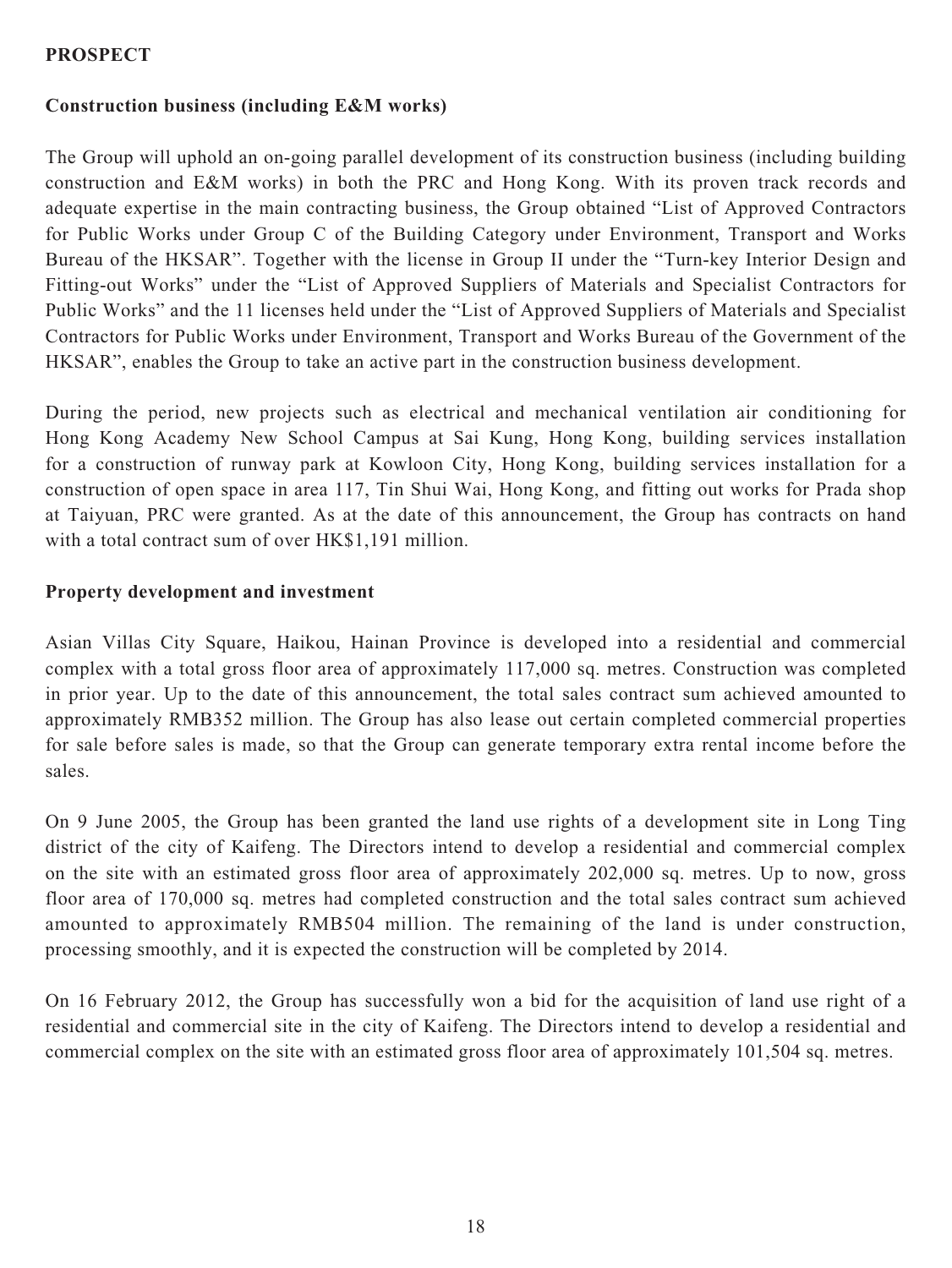Although customer demand is affected by austerity measures posed by the Central Government and macro-economic uncertainties, property prices are not expected to decrease substantively. In anticipation of enormous domestic demand, the Board remains optimistic to the property market in Mainland China and the Group will continue to place emphasis on strengthening the property development and investment business, and may acquire additional land bank to richen its land reserve, specifically in the second and third tier cities in PRC which the market trend and growth potential is consistently increasing, however, the Group has no specific investment plan in relation to any particular project currently.

### **Trading of medical equipment and home security and automation products**

With rising affluence especially in Hong Kong and the major cities in PRC, the consumers' increasing health awareness, especially among higher-income urban consumers, continued to create higher demand for medical equipments, and our effort in trading of medical equipment should continue to pay off in terms of sales growth and market penetration in PRC. In the coming year, we will expand our distribution channels and introducing a broader range of products to spur sales growth.

The Global economy remains full of uncertainties especially in some European countries due to the sovereign debt crisis, also the US economy continue sluggish, which generated concerns over the global economy and is likely to slowdown the economic growth in PRC as well as cause a drag on consumer confidence in the short to medium term. The tightening policies such as restrictions on home purchase as a part of its efforts to control inflation and maintain a stable and healthy economic growth, also caused certain negative impact on the mainland property market. However, with the recent decrease of interest rate and deposit reserve requirement ratio for major banks for PRC, it is expected the PRC economy will sustain a healthy growth in the medium to long term, also, Hong Kong remains well positioned to benefit from the PRC's continuing growth and development, as such, the Group remains optimistic in the long run and has confidence in the growth momentum in the PRC and Hong Kong.

The Group will continue to adopt efficacious cost management strategies and maintain tight credit control to cope with challenges and enhance competitiveness under the fluctuated operating environment.

### **HUMAN RESOURCES**

As at 30 September 2012, the Group has 130 employees, 13 of whom were based in the PRC. The total employee benefits expenses including directors' emoluments for the period under review amounted to HK\$19 million as compared to HK\$18 million in the same period last year.

The remuneration policy and package of the Group's employees are reviewed and approved by the directors. Apart from pension funds, in order to attract and retain a high caliber of capable and motivated workforce, the Company offers discretionary bonus and share options to staff based on the individual performance and the achievements of the Company's targets.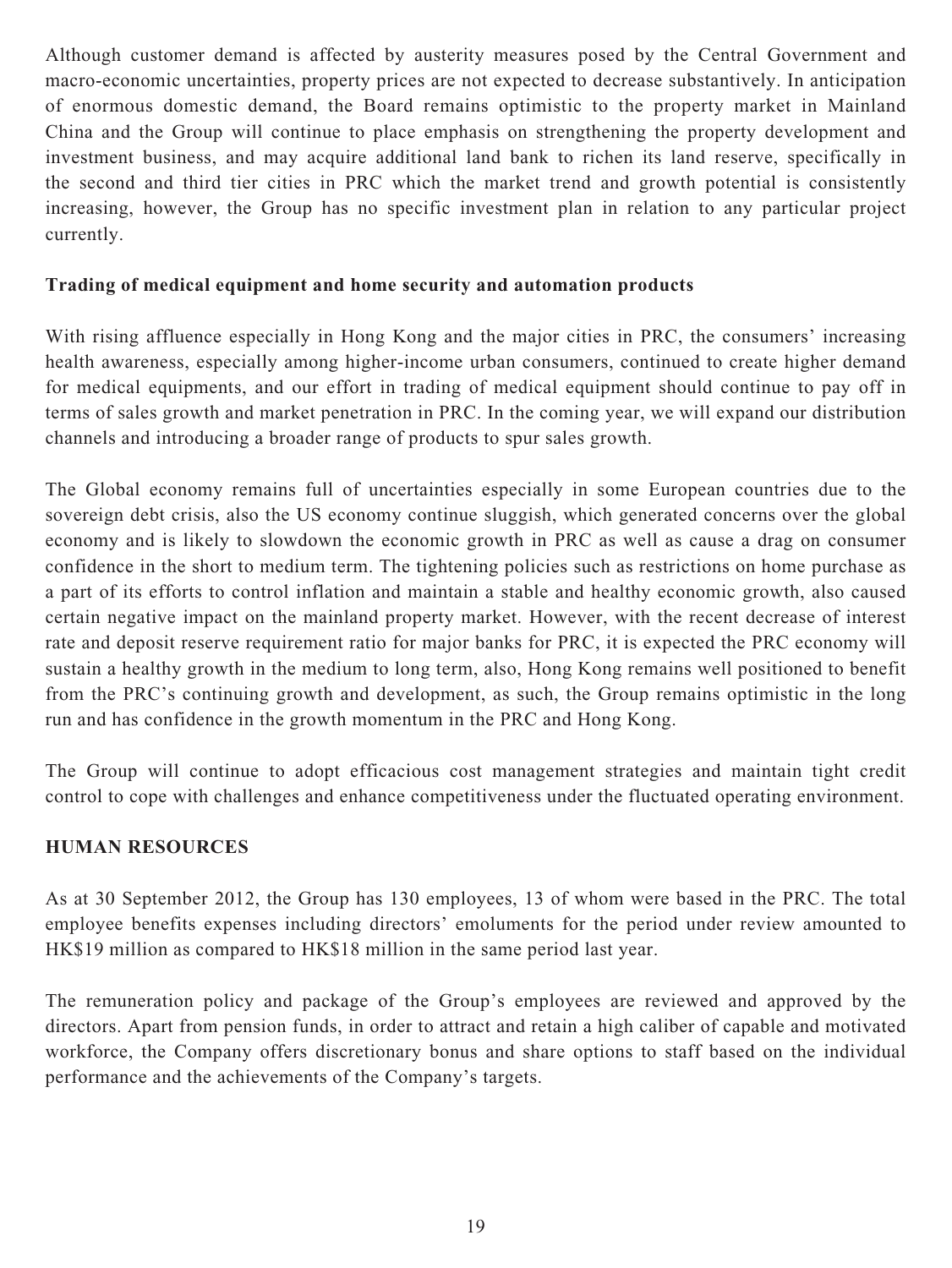### **CONTINUING CONNECTED TRANSACTIONS**

On 23 March 2011, the Group has entered into two tenancy agreements with 上海美格菲健身中心有 限公司 and Fitness Concept Limited, companies wholly-owned by Mr. Tjia Boen Sien, the Managing Director and Deputy Chairman and a substantial shareholder of the Company, for the leasing of two properties of the Group at Sichuan, PRC and Hong Kong. The two tenancy agreements are contracted for three years commencing 1 April 2011, and the monthly rent payable are RMB150,000 and HK\$25,500 respectively. The rental income earned during the six months ended 30 September 2012 from the above tenancy agreements were HK\$1,251,000.

Given that Mr. Tjia is the Managing Director and Deputy Chairman of the Company and has an approximately 48.44% equity interest in the Company at the time entering into the tenancy agreements, Mr. Tjia is a connected person of the Company within the meaning of the Listing Rules. The transactions therefore constitute connected transactions of the Company. As each of the applicable percentage ratios of the transactions was more than 2.5% but less than 25% and the total considerations involved were less than HK\$10,000,000, pursuant to Rule 14A.32 of the Listing Rules, the transactions were exempted from the independent shareholders' approval requirement and were only subject to the reporting and disclosure requirements of the Listing Rules. The transactions also constituted discloseable transactions for the Company under the Listing Rules.

The independent non-executive directors of the Company have reviewed the continuing connected transactions set out above and have confirmed that this continuing connected transactions were entered into (i) in the ordinary and usual course of business of the Group; (ii) on normal commercial terms or on terms no less favourable to the Group than terms available to independent third parties; and (iii) in accordance with the relevant agreements governing them on terms that are fair and reasonable and in the interests of the shareholders of the Company as a whole.

# **INTERIM DIVIDEND**

The Board is pleased to recommend the payment of an interim dividend of HK1 cent (2011: HK1 cent) per ordinary share in issue for the six months ended 30 September 2012 to be payable on or around Monday, 31 December 2012 to the shareholders whose names appear on the register of members of the Company at the close of business on Thursday, 20 December 2012.

# **CLOSURE OF REGISTER OF MEMBERS**

The Register of Members of the Company will be closed from Tuesday, 18 December 2012 to Thursday, 20 December 2012 both days inclusive, during which period no transfer of shares will be registered. In order to qualify for the interim dividend, all transfer of shares in the Company accompanied by the relevant share certificates must lodged with the Company's branch shares registrar in Hong Kong, Tricor Tengis Limited, at 26th Floor, Tesbury Centre, 28 Queen's Road East, Hong Kong not later than 4:30 p.m. on Monday, 17 December 2012.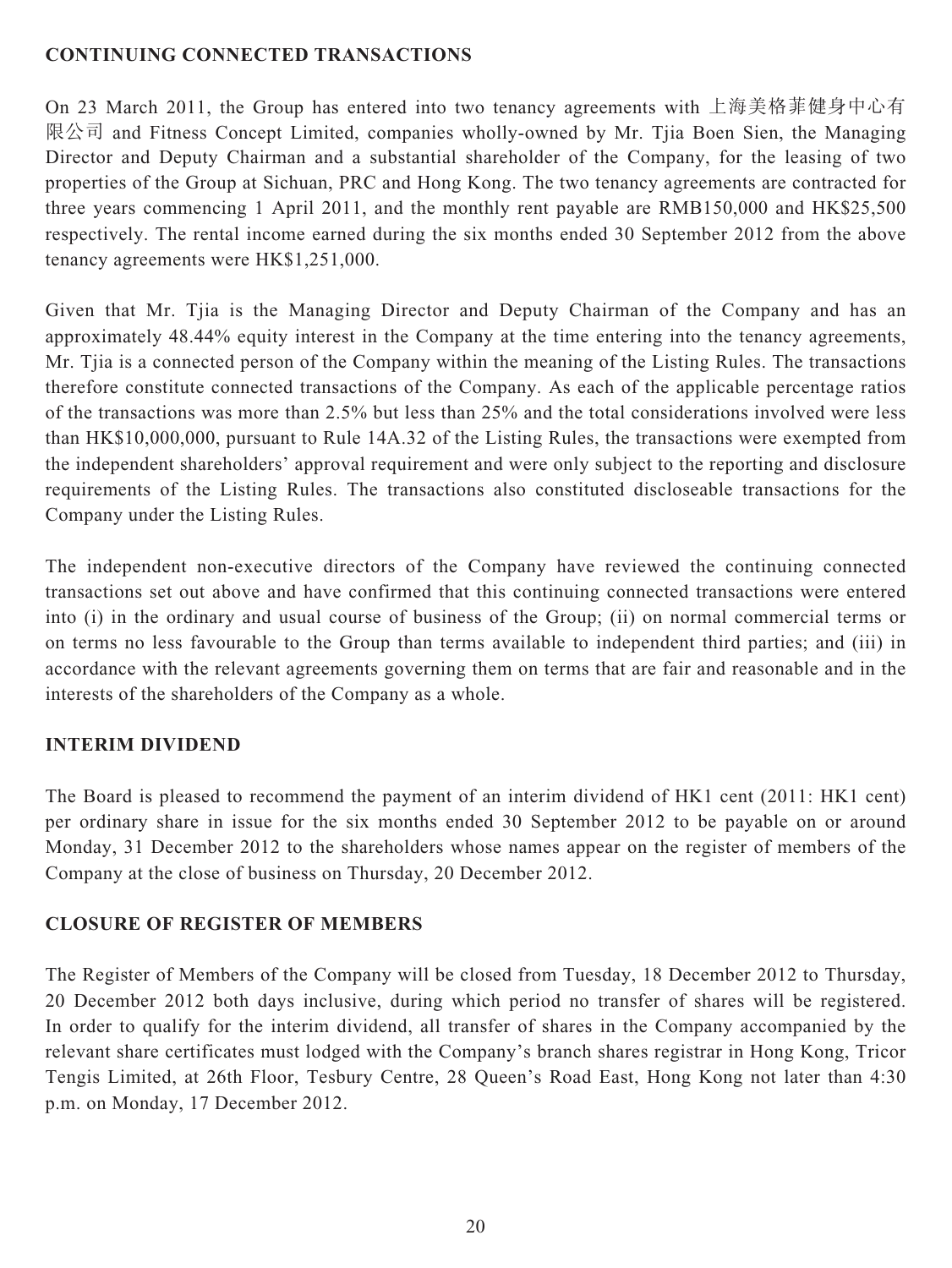### **PURCHASE, REDEMPTION OR SALE OF LISTED SECURITIES**

During the six months ended 30 September 2012, the Company purchased certain of its shares on the Stock Exchange and these shares were subsequently cancelled by the Company. The Company considered that it is the best way of enhancing shareholder value and that it is in the best interest of the shareholders to return a substantial part of the surplus funds to them. The summary details of those transactions are as follows:

|                  | Number of<br><b>Shares repurchased</b> | Price per share |        | <b>Total</b> |
|------------------|----------------------------------------|-----------------|--------|--------------|
|                  |                                        | <b>Highest</b>  | Lowest | price paid   |
|                  |                                        | HK\$            | HK\$   | HK\$'000     |
| April 2012       | 520,000                                | 0.530           | 0.500  | 268          |
| May 2012         | 305,000                                | 0.530           | 0.510  | 158          |
| <b>July 2012</b> | 575,000                                | 0.495           | 0.475  | 280          |
| August 2012      | 210,000                                | 0.480           | 0.460  | 99           |
| September 2012   | 220,000                                | 0.465           | 0.450  | 101          |
|                  | 1,830,000                              |                 |        | 906          |

The repurchased shares were cancelled and an amount equivalent to the nominal value of these shares of HK\$183,000 was transferred from retained profits to the capital redemption reserve. The premium of HK\$723,000 paid on the repurchases shares and share repurchase expenses of HK\$15,000 were credited to/charged against the share premium account.

The purchase of the Company's shares during the six months ended 30 September 2012 was effected by the Directors, pursuant to the mandate from shareholders received at the last annual general meeting, with a view to benefiting shareholders as a whole by enhancing the net asset value per share and earnings per share of the Group.

Except as disclosed above, neither the Company, nor any of its subsidiaries purchased, redeemed or sold any of the Company's listed securities during the six months ended 30 September 2012.

#### **CORPORATE GOVERNANCE**

In the Corporate Governance Report which was published in our annual report for the year ended 31 March 2012, the Company's corporate governance practices are based on the principles and the code provisions ("Code Provisions") as set out in the Code on Corporate Governance Practices ("CG Code") contained in Appendix 14 of the Rules Governing the Listing of Securities on the Stock Exchange ("Listing Rules"). The Directors consider that the Company has complied with most of the Code Provisions throughout the six months ended 30 September 2012, save for the deviation from the Code Provision A4.1, details of which are explained below. The Company regularly reviews its corporate governance practices to ensure that these continue to meet the requirements of the CG Code.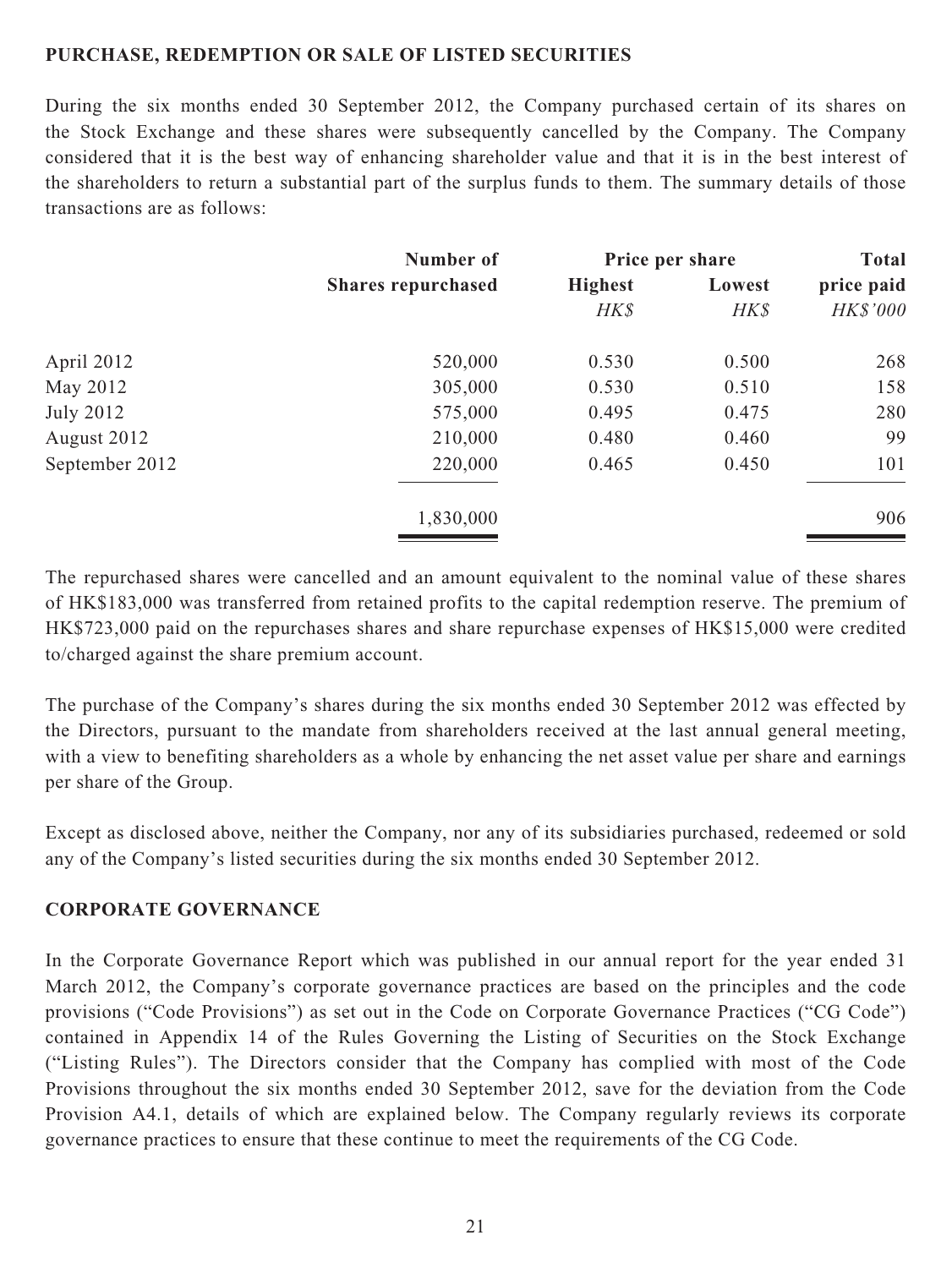### **Summary of deviation of the CG Code:**

Code Provision A4.1 Code Provision A.4.1 stipulates that non-executive directors should be appointed for a specific term, subject to re-election.

The independent non-executive directors are not appointed for a specific term. However, all nonexecutive directors are subject to the retirement and rotation once every three years in accordance with the Company's Bye-Laws. As such, the Board considers that sufficient measures have been taken to ensure that the Company's corporate governance practices are comparable with those in the Code.

# **MODEL CODE FOR SECURITIES TRANSACTIONS**

The Company has adopted the Model Code for Securities Transactions by Directors of Listed Issuers (the ''Model Code'') as set out in Appendix 10 to the Listing Rules.

Specific enquiry has been made of all the directors and the directors have confirmed that they have complied with the Model Code throughout the six months ended 30 September 2012.

The Company has adopted the same Model Code for securities transactions by employees who are likely to be in possession of unpublished price-sensitive information of the Company.

No incident of non-compliance of the Model Code by the relevant employees was noted by the Company.

# **AUDIT COMMITTEE**

The Company has an audit committee which was established in accordance with the requirements of the CG Code for the purpose of reviewing and providing supervision over the Group's internal controls, risk management and financial reporting matters including the review of the interim results for the six months ended 30 September 2012, and adequacy of resources and qualifications of the Company's accounting staff. The audit committee comprise of three independent non-executive directors of the Company, namely Dr. Ho Chung Tai, Raymond, Mr. Siu Man Po and Mr. Wong Shing Kay, Oliver. Mr. Wong Shing Kay, Oliver is the Chairman of the committee.

# **REMUNERATION COMMITTEE**

The Company has a remuneration committee which was established in accordance with the requirements of the CG Code for the purpose of reviewing and making appropriate recommendations to the Board on remuneration policy and remuneration packages for all Directors and chief executives. The remuneration committee currently comprises two executive Directors, namely Mr. Tjia Boen Sien, Mr. Wang Jing Ning, and three independent non-executive Directors, namely Dr. Ho Chung Tai, Raymond, Mr. Siu Man Po and Mr. Wong Shing Kay, Oliver. Mr. Wong Shing Kay, Oliver is the Chairman of the committee.